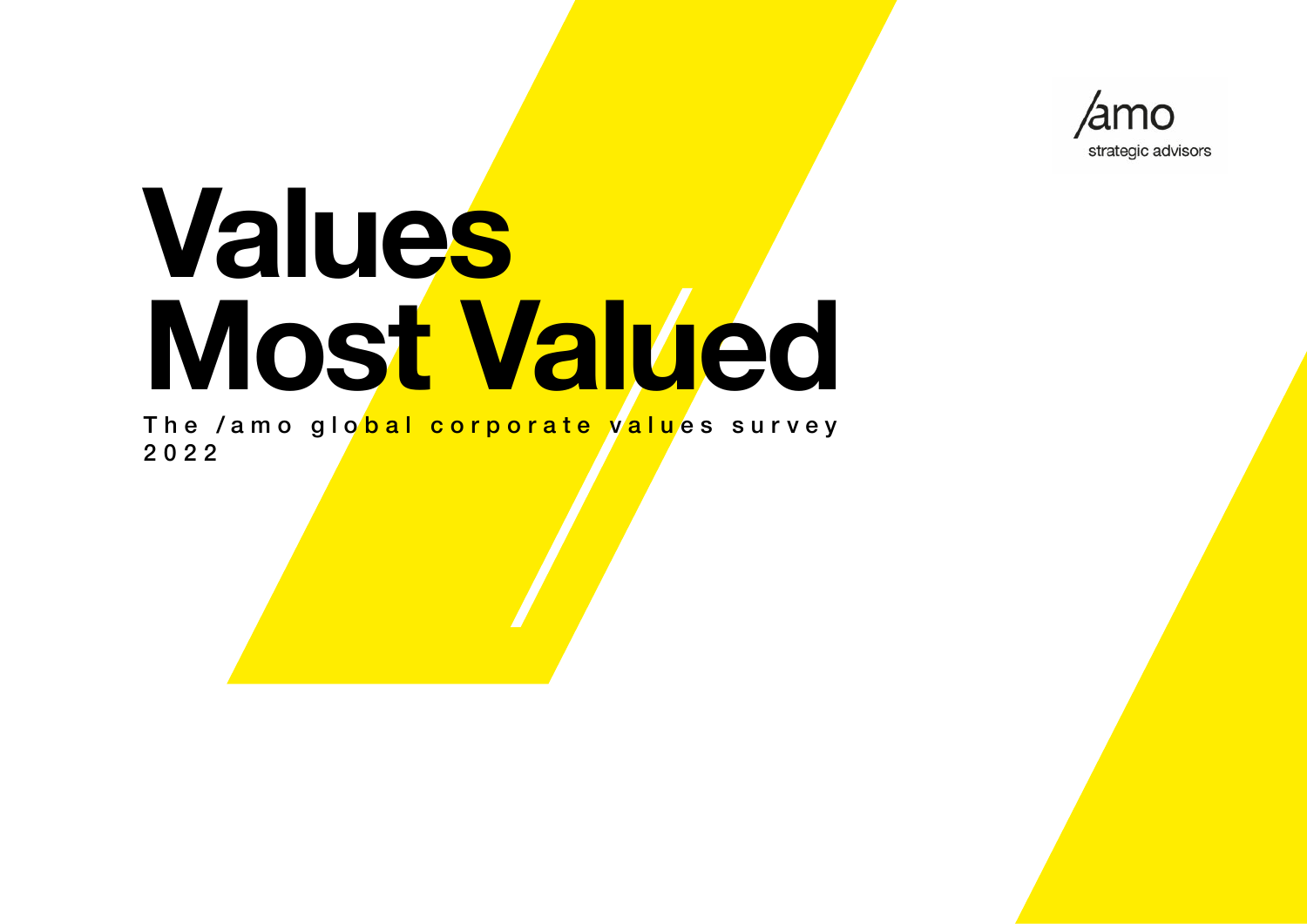The "Values Most Valued" annual survey is a unique in-depth look by the /amo network at the corporate values espoused by the world's largest listed companies across 19 markets and 17 industries.

# Table of contents—

| Expressing values: the top 5 categories ______ 07    |    |
|------------------------------------------------------|----|
| Results by market _______________________________ 15 |    |
| Results by industry ___________________________      | 21 |
|                                                      | 26 |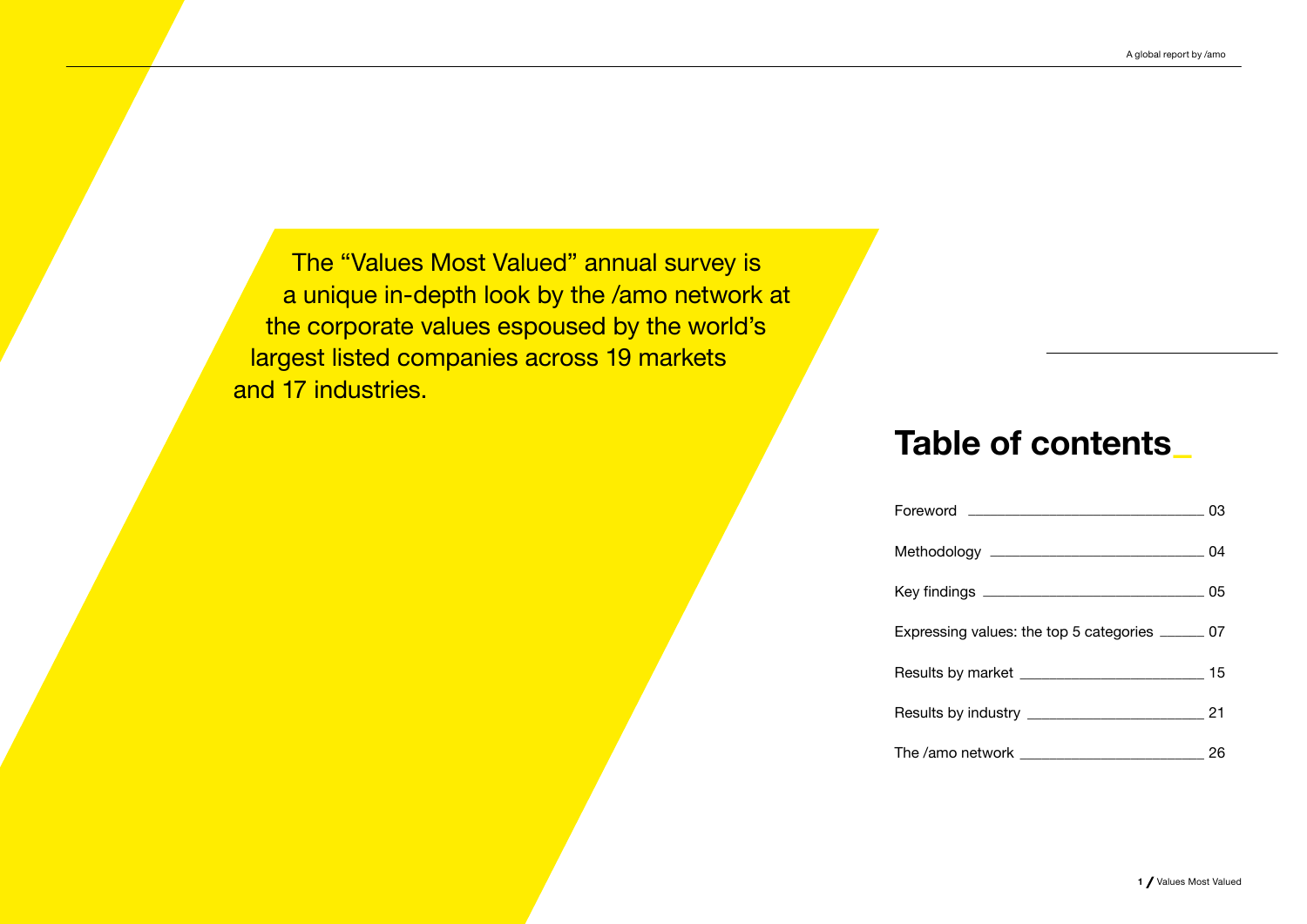# Forewor

For over 20 years, the /amo network has worked hand-in-hand with international corporations and institutions around the world to help them build and protect their reputations in the eyes of all their stakeholders.

In this privileged role as strategic advisor, our job is to align two perceptions of the same reality: on one side, how companies and their executives see themselves and on the other, how they are perceived by others.

It is from that unrivalled vantage point that we compile our annual global survey of corporate values. The Values Most Valued report provides a unique look at how blue-chip companies in multiple national markets seek to project their sense of purpose and worth to their various audiences. In addition, by focusing our survey on the largest companies by market capitalization – a shifting universe year by year - the report also provides a useful benchmark of how those

# Companies are putting much<br>mphasis on creative thinking, so essential greater emphasis on their external responsibilities.

# Innovation is the single most popular value of all.

corporate claims resonate among the investors who sustain the high market values of the world's most successful companies.

The findings this year are especially telling. Faced with the unprecedented challenges of pandemic, war and climate catastrophe, the survey shows that companies are putting much greater emphasis on their external responsibilities, be it towards customers, employees, local communities, or the planet as a whole. To be sure, many companies continue to proclaim their high moral standards, or their professional attitude to work, but one of the most significant increases in the latest survey lies in this trend towards highlighting a sense of duty to others. Another heartening shift this year is the growing emphasis on creative thinking, so essential to confront the challenges we face as a global society. As evidence of that, we found that innovation is now the single most popular value of all, even outpacing the old classic, "integrity".

Of course, a cynic might point out that posting such ambitious and generous sets of corporate values in an annual report doesn't commit any company to live up to its own proclaimed standards. That is certainly true, but in publicly posting their aspirations, the world's biggest corporations are taking an important step towards allowing the external world to hold them accountable to the high standards they have set themselves.

We hope you find the survey as interesting to explore as it was to compile.

# Stéphane Fouks

A global report by /amo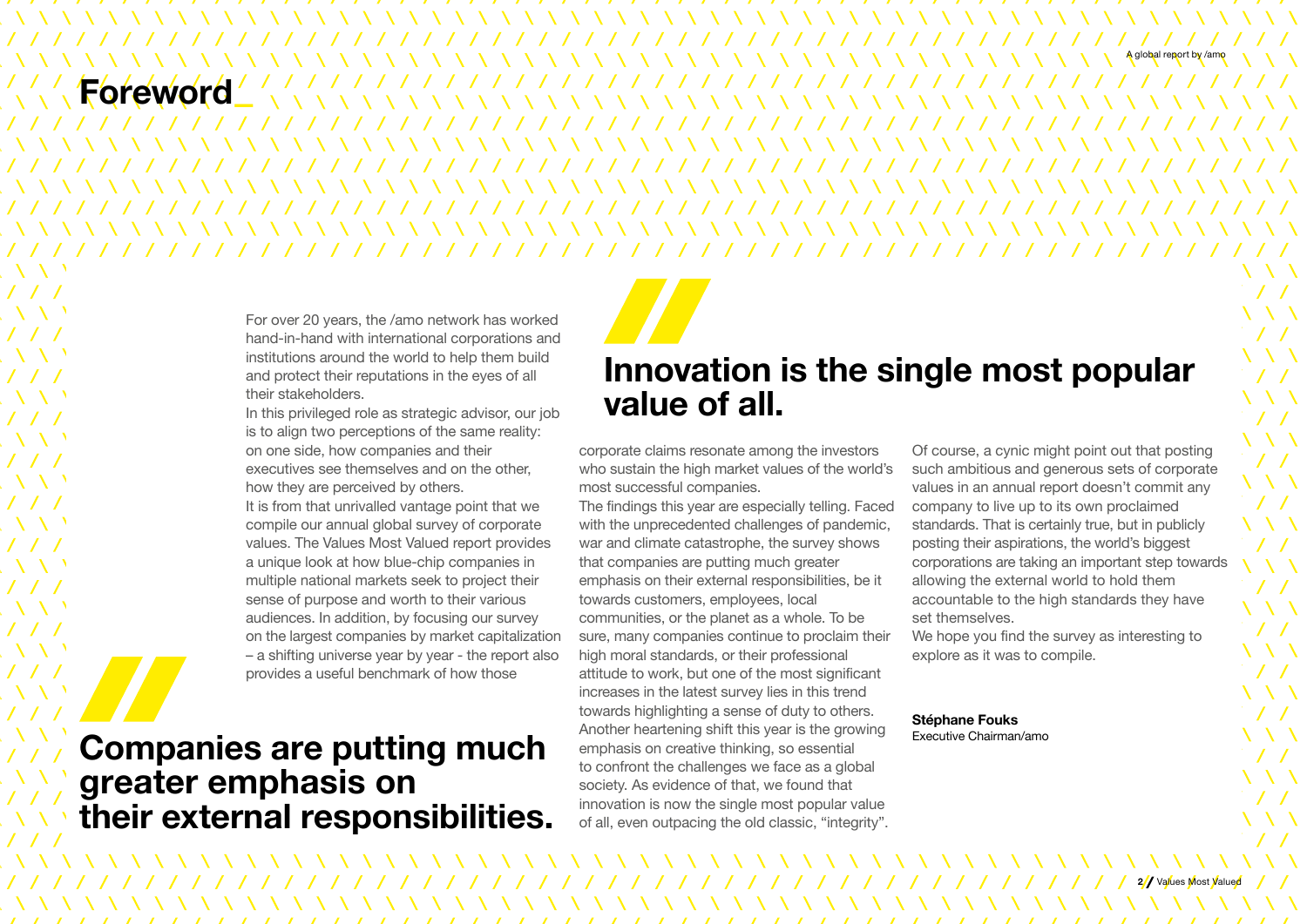# A taxonomy of values: our survey's methodology

Two years ago, we set out to ascertain which values the world's largest listed companies aspire to, how those values vary geographically and across industries, and whether they are evolving over time. This year we are publishing the second edition of /amo's "Values Most Valued" report, with the aim of providing more statistical evidence to answer such questions. The result, we believe, is a useful benchmark of how corporations are projecting themselves today. In addition, its unique "taxonomy of values", which we have compiled to help analyze this wealth of data, provides unique guidelines to help communications professionals charged with identifying and expressing any company's set of core values.

The following report lays out clearly what type of values are most frequently cited, market by market, thus making for interesting comparisons of relative values around the world. It's true that many of the entries put forward by companies surveyed stretch a strict definition of what constitutes a "value". There are certainly as many goals, aspirations, claims and principles listed as there are true values. But we have made the choice not to speculate about, qualify or in any way judge each individual company's choice of words. The sheer size of our research universe, spanning 19 markets and 17 industry sectors, precludes such a granular approach. Instead, our goal has been to look at the big picture, identifying some of the broad trends and differences that emerge across different regions, and over time.

Here is how we went about our survey: We asked our consultants at the /amo agencies in 19 markets to scour the last two annual reports published by their largest publicly listed companies, 455 in total, picking out the "core values" each company claims as its own.

This meticulous exercise produced an impressively long list of disparate words and phrases, yielding over 2,500 lines of data from the latest crop of annual reports published this spring. (Only 11 companies of all those surveyed list no values at all.)

We then set about making sense of this jumble of words by grouping each of the 2514 individual values identified within 22 broad categories of values. These fall within three broad sectors:

#### "Character values"

focusing on how we see ourselves;

#### "Professional values" focusing on how we work;

### "Stakeholder values" focusing on who we care about.

The report presents the findings in two formats, first by geographical market, and then by industry. In each case, the charts illustrate how the values have shifted in the last 12 months. This approach allows readers to focus on the more interesting and sometimes surprising differences in the aspirations of the 455 companies, highlighting how these vary from market to market and from sector to sector.

For each year, we took the largest companies by market cap on 1<sup>st</sup> January. Given the volatility of some market sectors, this means that the universe of companies was not exactly the same between the two years. In all, the universe of the largest 455 listed companies surveyed this year saw 55 new

companies included, and the same number drop out. The change in the popularity of certain corporate values from one year to the next will therefore to some extent reflect broader stock market trends. The survey does not focus on any individual companies.



## Number of companies reviewed per market:

Austria –  $15$ Brazil – 15 Mainland China – 35 France – 35 Germany – 35 Hong Kong - **15** Indonesia – 10 Italy  $-35$ Japan –  $35$ Malaysia – 10 Netherlands - 15 Norway – 15 Portugal – 15 Singapore - 15 Spain – 15 Sweden – 15 Switzerland - 15  $UK - 35$  $US - 75$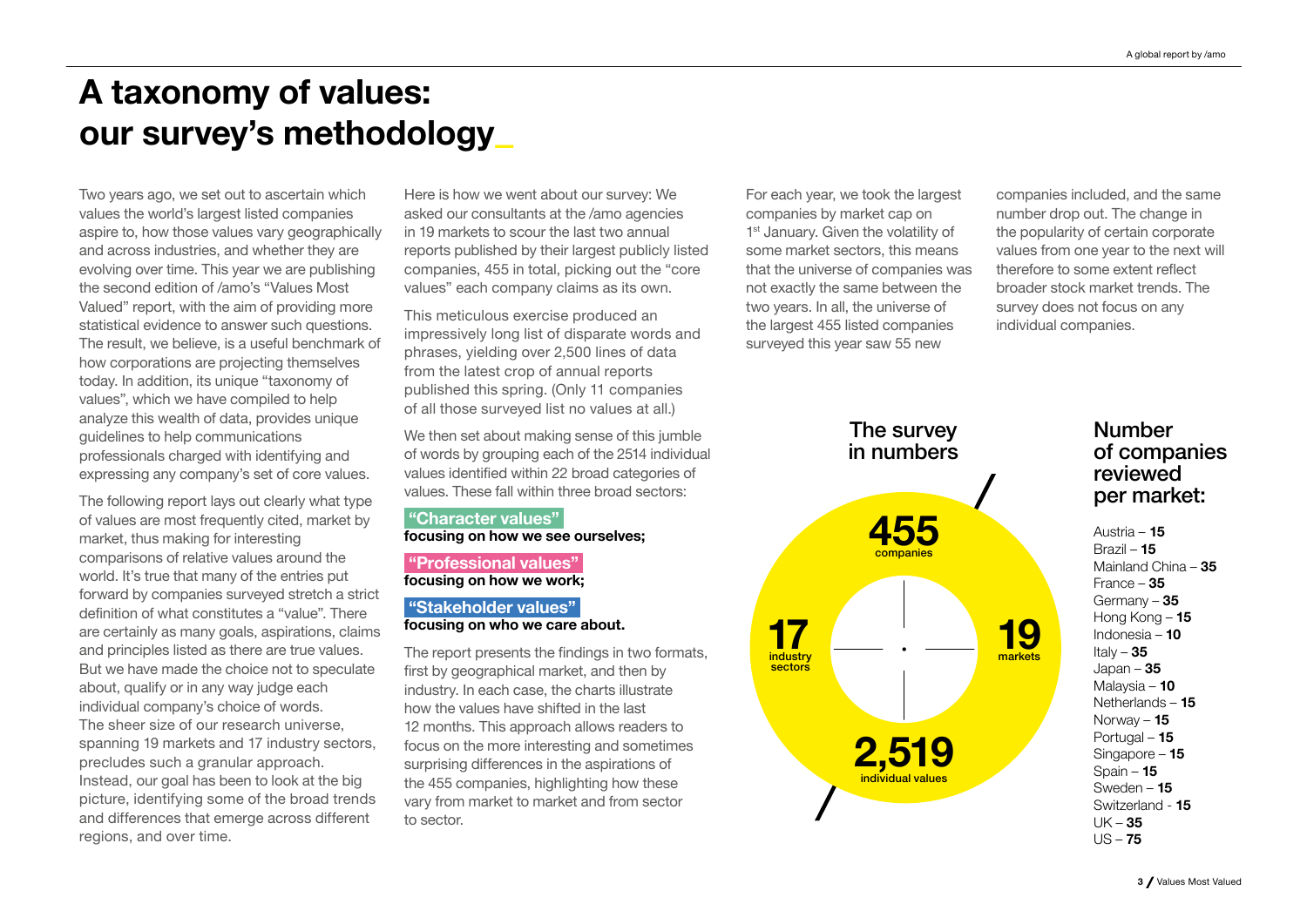# Key findings —

# 1. **Stakeholders**

Relations with stakeholders

#### are increasingly important. There has been a marked shift over the last year towards greater expression of concern, respect and responsibility for most corporate stakeholders, including employees, partners, clients, society in general, the environment and the planet. There is one important exception to this: shareholders very rarely get an explicit mention: only four companies of the total 455 actually referred to their investors this year within their lists of corporate values. This increased emphasis on stakeholders (up 10% over the year) comes at the expense of the "character" values which describe the virtues companies attribute to themselves (down 7% over the year). The "professional" values, which depict how companies describe their way of working, were steady (up 0.9%).

# 2. Innovation

#### **Creativity & innovation are** more highly prized than ever.

Faced with a daunting range of new challenges including pandemics, supply chain issues, inflation, war and climate change companies appear keener than ever to be perceived as creative thinkers. The broader category of values related to all aspects of innovation rose in importance this year, quoted in one form or another by half of the companies surveyed. Most significantly, the single word "innovation" (including variants thereupon, such as "innovative" or "innovating") was the most frequently quoted individual value this year, outpacing last year's top individual value of "integrity".

# 3. Impact

#### Companies are more focused on the impact of their values.

Corporations' sense of their social responsibility is once again the top-ranking category of values, covering many diverse references to People & Community. However, although fully half of the companies surveyed identified some aspect of social responsibility as a value, the study highlighted a marked acceleration of more focused expressions of regard for specific stakeholders. Values related to sustainability and the environment rose by 37%, those related to customers, clients and patients were up 32%, while employees & business partners were up 26%.

# $4.7$ **Integrity**

Integrity remains a very popular single value. despite a lesser emphasis on ethics.

Integrity – a popular catchall term for general moral rectitude – still ranks high as a value to be projected, but this year it slipped behind "innovation" into second place among the individual values. This was not an isolated case of just the single word losing favor. The entire broader category related to ethics & integrity was only quoted by 43% of companies surveyed this year, down from 46% the previous year, reflecting the tendency of companies to be more specific about the impact of their values.

# 5. Time and scale

#### Long-term & global thinking sharply up.

There has been a sharp increase in the number of companies claiming to look beyond the near horizon. Claims by companies related to their Iong-term and global thinking doubled in number over the last year, albeit from a relatively low base.

# 6. More values

#### Corporates are naming more values than before.

In almost every market studied, there was an increase in the number of values put forward company by company. In 2021, each company surveyed laid claim to an average 5 values each. This year, that has risen to an average 5.5 values per company.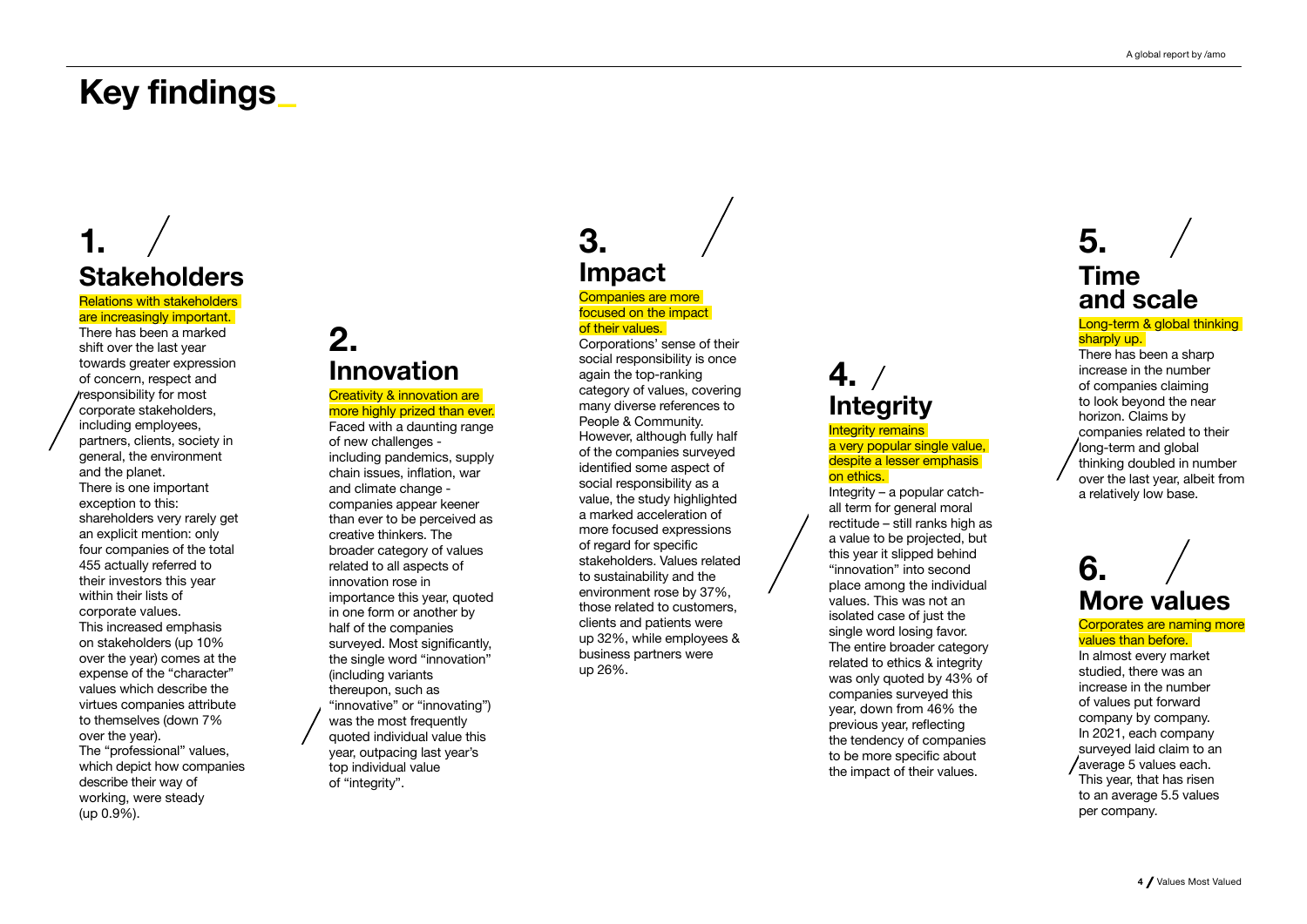# Key findings—

#### The Global Values Hit Parade (top five by category of values)



/ Mentions / % of companies

#### The Global Values Hit Parade (top five individual values)





2021/2022

People & community **Creativity** & innovation Employees & partners Ethics & integrity Professionalism & discipline

50.1

 $\bullet$ 

 $\bullet$ 

50.3

 $\bullet$ 

 $\bullet$ 

 $43.5$ 

 $\bullet$ 

43.1

41.1

229

/ 228 /

/ 197 /

/ 196 /

/ 188 /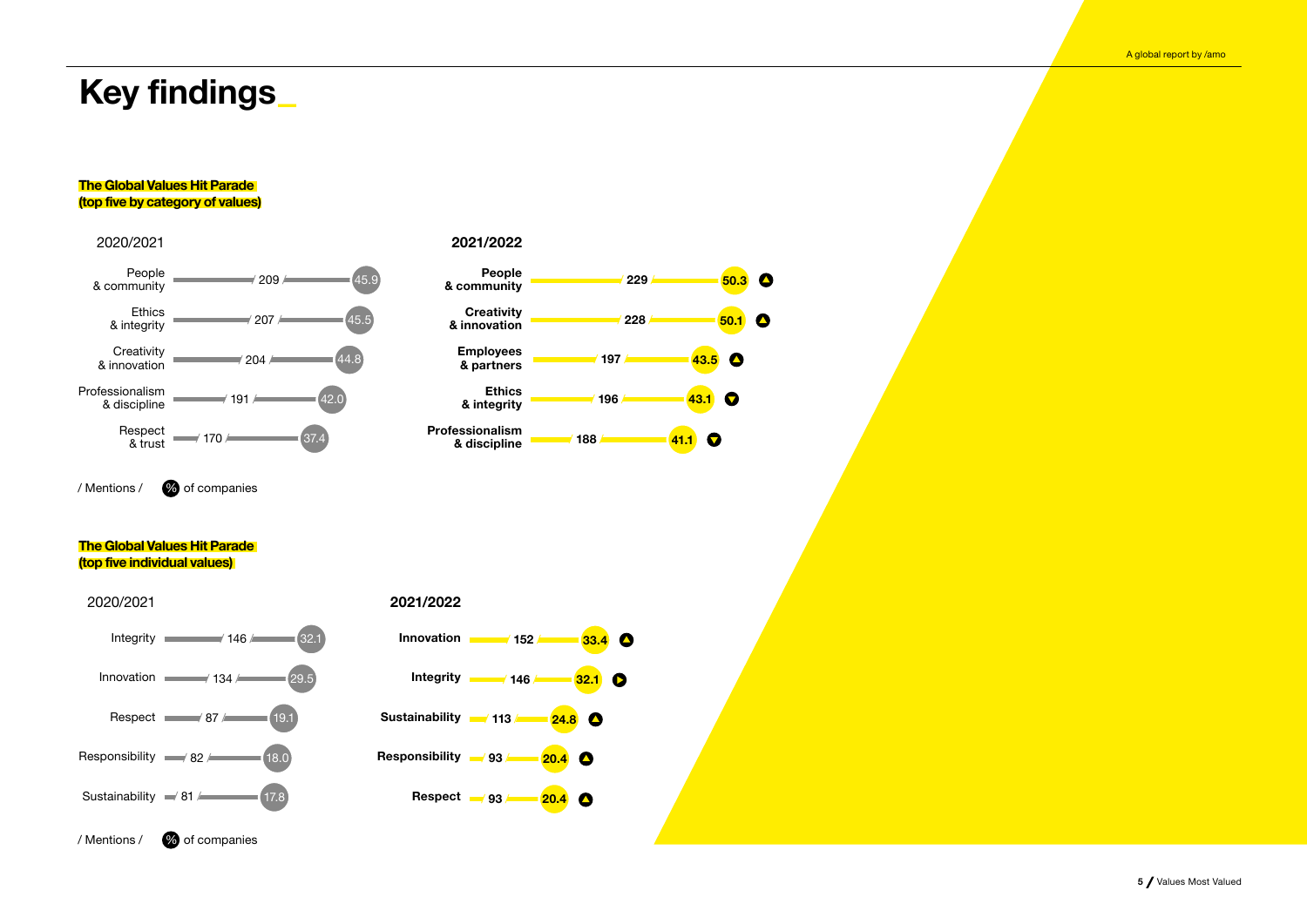# <mark>Key fi</mark>ndings\_



#### Top five individual values

| 2020/21        | 2021/22               |
|----------------|-----------------------|
| Integrity      | Integrity             |
| Innovation     | Innovation            |
| Respect        | Respect               |
| Sustainability | Responsibility        |
| Responsibility | <b>Sustainability</b> |

#### The Global Values Hit Parade (by category of values)

|                                                                                                                                                                                                                                                                  |                                                        | 2022                                                                |                                                                              |
|------------------------------------------------------------------------------------------------------------------------------------------------------------------------------------------------------------------------------------------------------------------|--------------------------------------------------------|---------------------------------------------------------------------|------------------------------------------------------------------------------|
| Ialies by Category                                                                                                                                                                                                                                               | No. or members                                         | % or company.                                                       | Change over                                                                  |
| "Who we are":<br>the character values                                                                                                                                                                                                                            |                                                        |                                                                     |                                                                              |
| Ambition & goals<br>Courage & determination<br>Diversity & inclusion<br>Empathy & compassion<br>Ethics & integrity<br>Humility & pragmatism<br>Passion & joy<br>Pride & authenticity<br>Respect & trust<br>"How we work":<br>the professional values             | 158<br>62<br>126<br>63<br>196<br>50<br>68<br>26<br>167 | 34.7<br>13.6<br>27.7<br>13.8<br>43.1<br>11.0<br>14.9<br>5.7<br>36.7 | 29.5<br>$-8.8$<br>13.5<br>$-8.7$<br>$-5.3$<br>0.0<br>9.7<br>$-18.8$<br>- 1.8 |
| Accountability & transparency<br>Action & speed<br>Change & transformation<br>Creativity & innovation<br>Health & safety<br>Long-term & global thinking<br>Performance & results<br>Professionalism & discipline<br>Science & technology<br>"Who we care about": | 126<br>54<br>48<br>228<br>44<br>48<br>102<br>188<br>29 | 27.7<br>11.9<br>10.5<br>50.1<br>9.7<br>10.5<br>22.4<br>41.3<br>6.4  | 20.0<br>8.0<br>20.0<br>11.8<br>$-21.4$<br>100.0<br>25.9<br>$-1.6$<br>45.0    |
| the stakeholder values<br>Customers, clients & patients<br>Employees & partners<br>People & community<br>Sustainability & environment                                                                                                                            | 131<br>198<br>229<br>155                               | 28.8<br>43.5<br>50.3<br>34.1                                        | 32.3<br>26.9<br>9.6<br>37.2                                                  |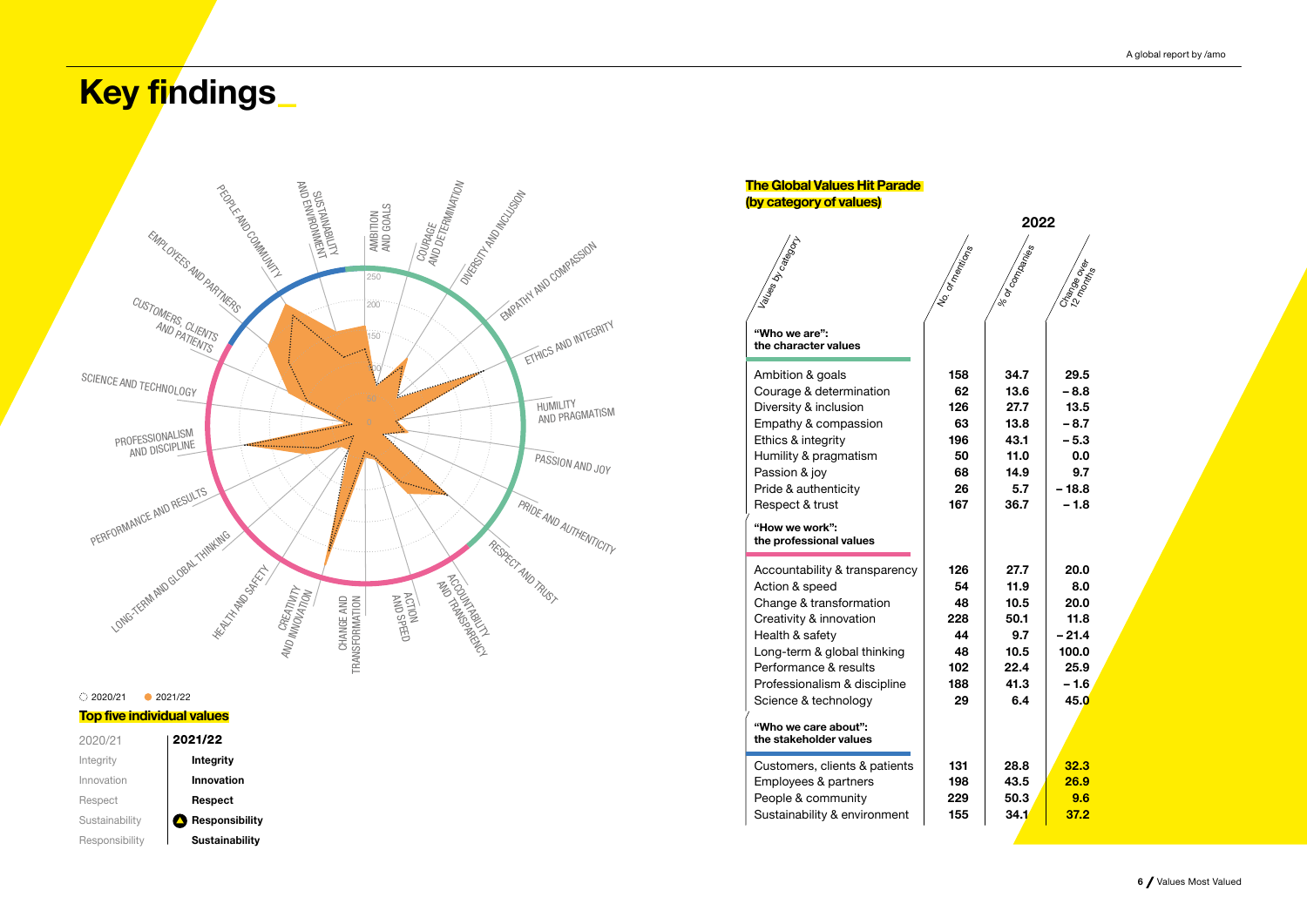# Values category #1—

# People & community

Companies in most markets surveyed showed keen awareness of their responsibilities towards society in general. Words and phrases related in one way or another to people, community and social responsibility were again the most popular category of corporate values, cited as a core value by just over half of the 455 annual reports reviewed. However, there were some wide and disparate geographic variations in this broad pattern. The number of Chinese companies citing respect and concern for people and their communities in this year's annual reports was sharply up over the year, for example, making it the clear top-ranking category. In the UK, too, there was a strong increase in the number of companies evoking such values. In the US, on the other hand,

there was a marked shift away from values related to society in general towards a more specific evocation of concern for employees and partners.

Similarly, in both South-East Asia and the Nordic markets, we also saw a sharper focus on employees than on the concerns of society as a whole. The picture by industry sector was also varied. Most of the B2C companies we surveyed ranked values related to people & community very highly, including those in consumer products & services, food & beverages, financial services and media. Mining companies and the energy & utilities sector also put a heavy emphasis on the category.

Some examples of how companies express their concern for People & Community:

## **Responsibility**

Benefit society

**Solidarity** 

Public spirit

## **Humanity**

People-caring Giving back

Life matters most

### Voice for people

Make a difference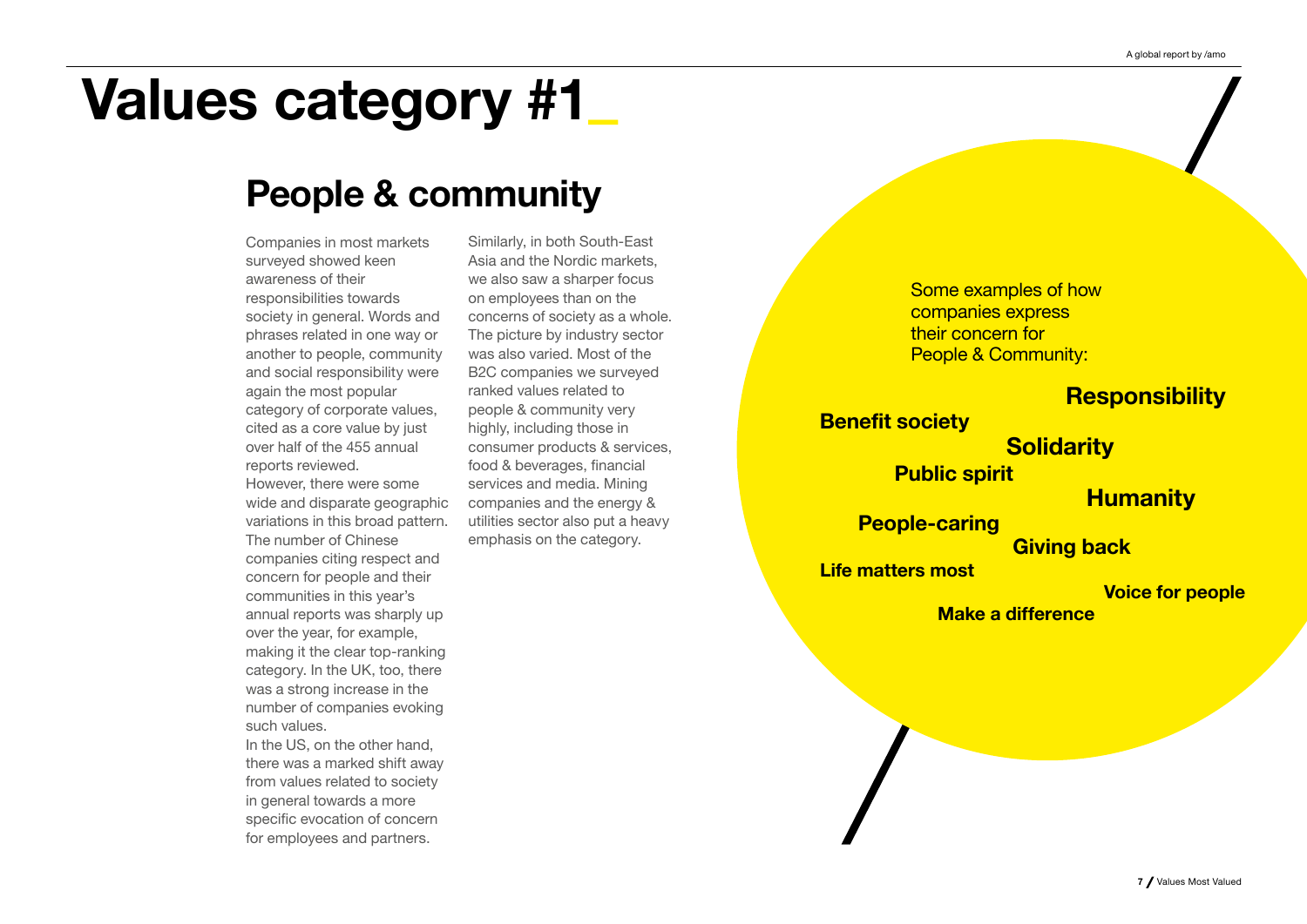# Values category #2—

# Creativity & Innovation

There has been a clear increase this year in the importance that companies attach to creativity. More than 50% of those surveyed included some aspect of creativity & innovation among their core values, well up from 45% the previous year. The category received the most recognition from European companies, including those in Italy, Japan, Norway, Portugal, and Switzerland. In all those markets, it ranked as the single most important category. In China, France, Hong Kong, Spain and the USA the creative spark also received many mentions as

a leading core value. However, it was relatively seldom cited in Austria, the Netherlands, Indonesia, or Malaysia. Taken by industry sector, media, technology hardware, consumer goods and healthcare companies were among those which placed the most emphasis on the category. Only mining accorded creativity little merit.

Some examples of how companies evoke Creativity & Innovation:

### Always explore

Own what's next

**Pioneering** 

**Inspiring** 

**Enquiring** 

Limitless opportunities

### **Curiosity**

Invent and simplify

Do what nobody did

Dive deep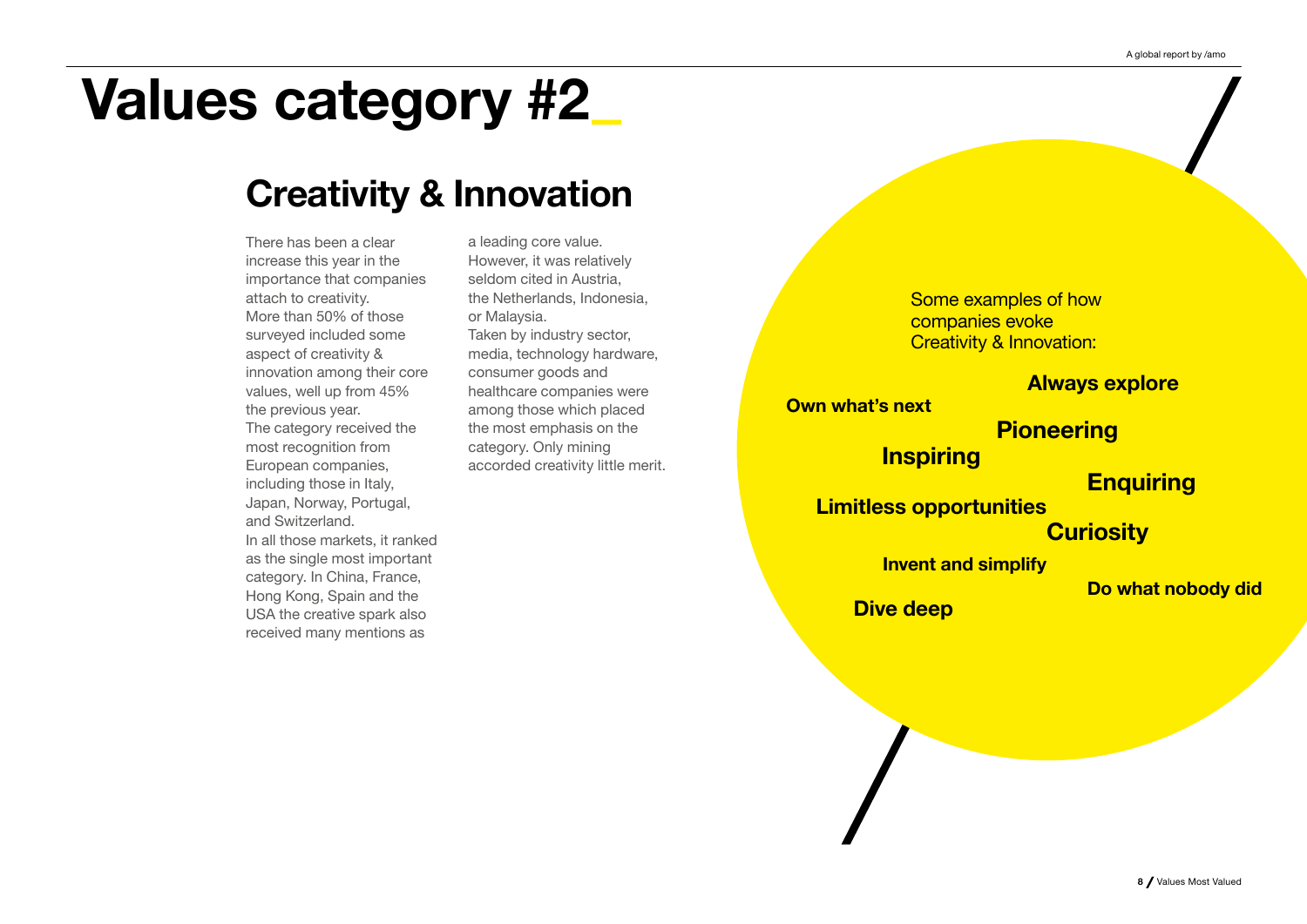# Values category #3—

# Employees & Partners

Companies claim to value their employees more frequently than before. Our survey showed a sharp increase this year in references to concepts such as teamwork, cooperation, and collaboration among the core values put forward by the corporations surveyed. Over 43% of the companies referred in some way to their taskforces, up from 34% the previous year. The sharpest increases were in the US and in many European markets, notably France, Germany, the Netherlands, and the UK, all of which ranked the category among their top priorities. It was a very different picture in much of Asia. With the exception of Malaysia, where employees feature prominently among the values cited, the companies in other Asian markets surveyed – China, Hong Kong, Japan, Singapore and Indonesia – only cited their employees relatively seldom. The picture was also markedly different when viewed across

the various industry sectors.

For several of the more technology-driven industries, notably aerospace and telecommunications, there was a clear and sharp increase this year in the number of companies expressing regard for their teams. Some of the more consumer-facing industries, including food & beverages, retailing and consumer products also ranked employee interests highly. But others, including healthcare, business services, transport & logistics and mining, were less expansive about the interests of their employees.

Some examples of how companies demonstrate their regard for Employees & Partners:

## **Cooperation**

One team

Developing our people

# **Collaboration**

**Empowerment** 

Taking care of our people

Group spirit

**Mentorship** 

We-spirit **A** focus on the people within

Strive to be Earth's best employer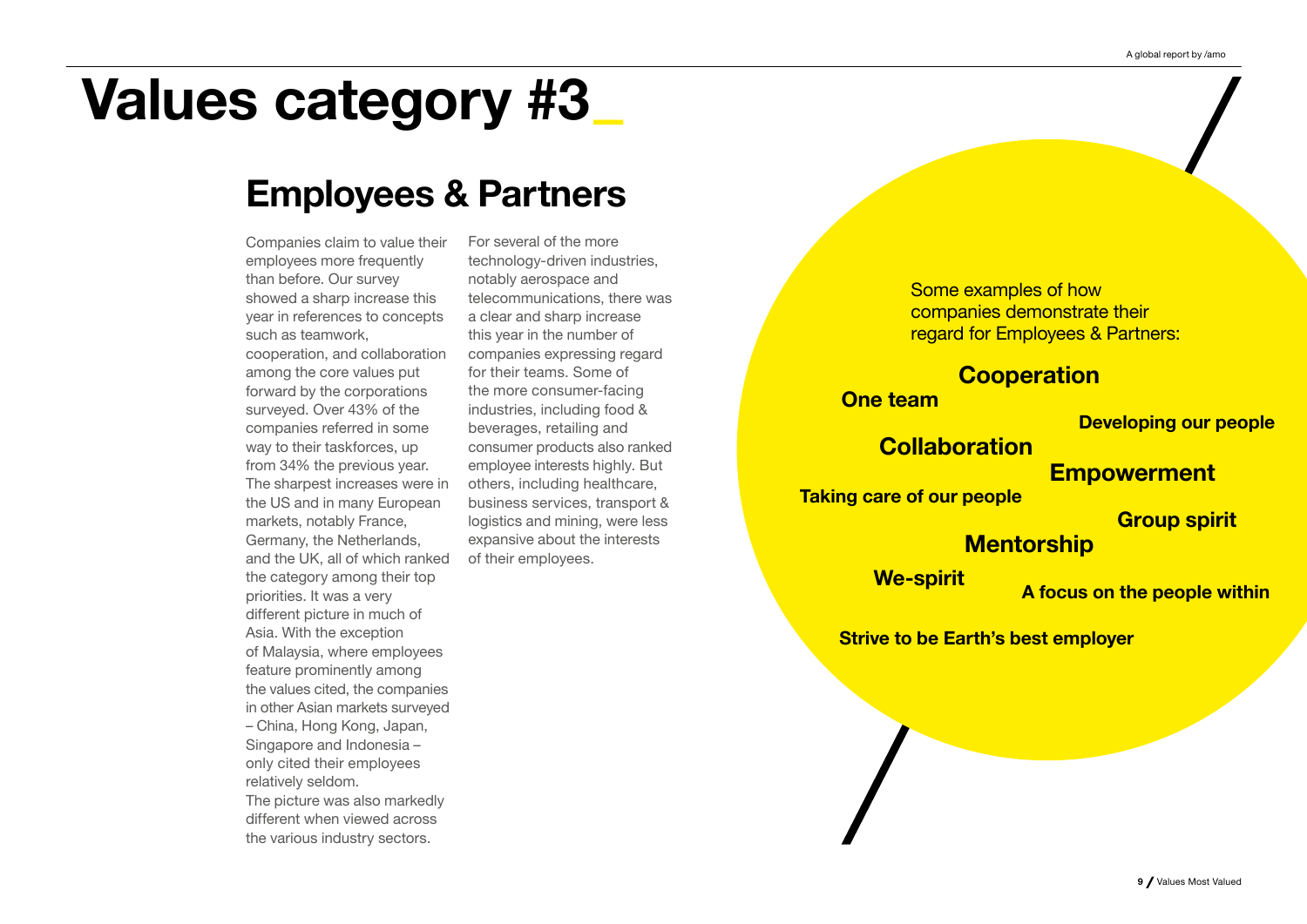# Values category #4

# Ethics & Integrity

Although companies increased the overall number of values included in their annual reports this year, fewer related directly to ethical standards. This year, 43% of companies included values in this category, slightly down from 45% last year. The markets in which references to ethics & integrity were most frequent were Brazil, Japan, the UK and the US, in all of which it was the highest-ranking category of values. Those values were also cited, albeit less frequently, in other markets, including China, France, Italy, Spain and Portugal. However, in four European markets – Germany, Switzerland, Austria, and the Netherlands – relatively few companies appeared to consider that it is necessary to claim moral probity as a value, perhaps on the assumption that honesty and integrity are non-negotiable pre-requisites. By sector, the healthcare industry was the loudest proponent of ethical rectitude. Many of the B2B sectors were also likely to post values in

that category – including conglomerates, engineering, industrial products, mining, and technological hardware. However, the consumer-facing sectors tended to be slightly less vocal in their claims, with, for example, financial services, food, and retailing all focusing more of their attention on other categories, notably stakeholders.

Some examples of how companies express their respect for Ethics & Integrity:

## Good morals

Integrity is the foundation of development

**Sincerity** 

Compliance Honesty

Compliance with ethical values and all applicable legal requirements

We are honest Strong sense of ethics

Do what is right

Principled leadership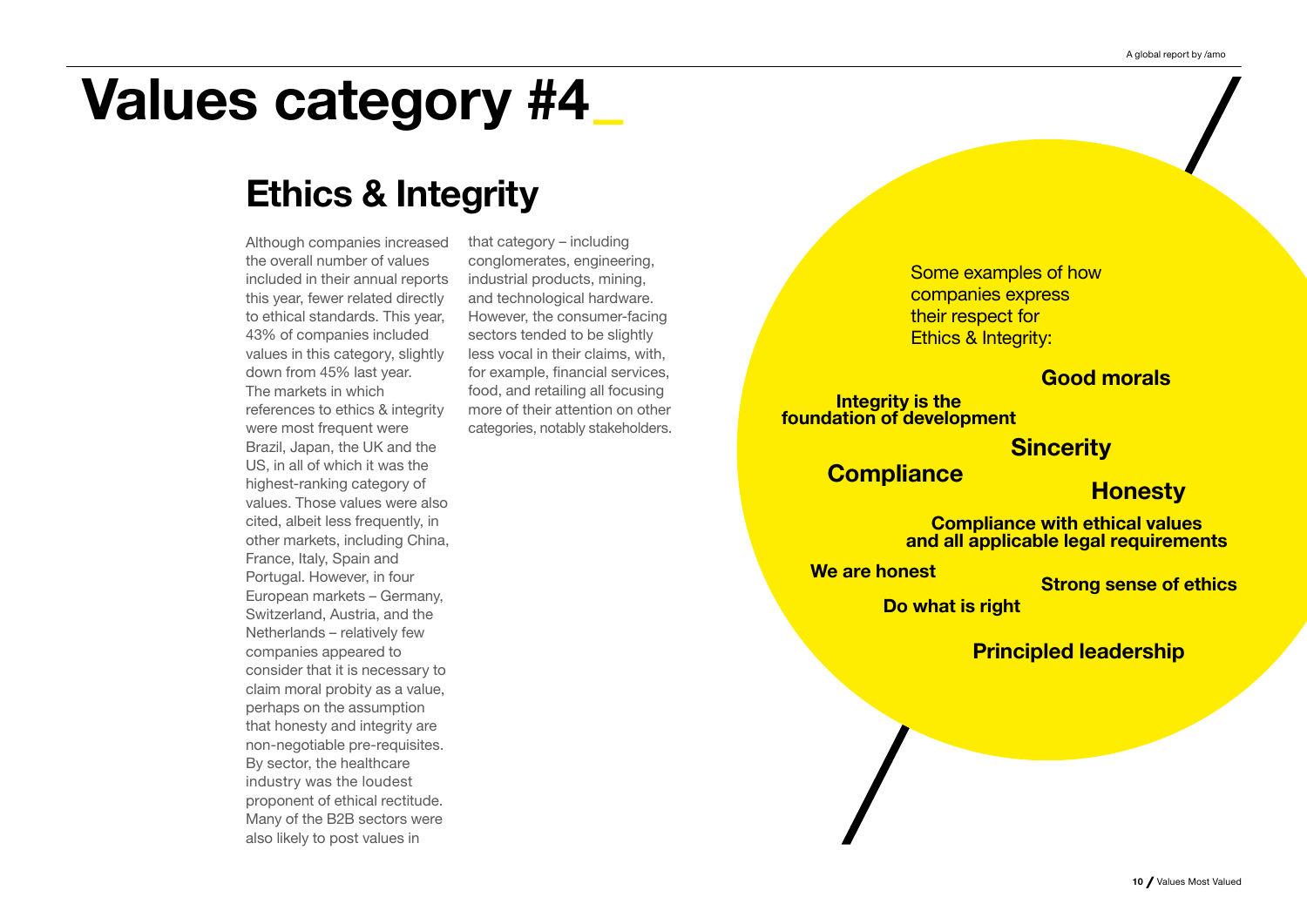# Values category #5—

# Professionalism & Discipline

Companies' affirmation of their own high professional standards once again ranked among the top five most popular categories of corporate values, even though the number of companies touting their sense of discipline, rigor or focus, dipped slightly this year down from 42% to 41%. All the Asian markets surveyed put relatively heavy emphasis on their professional and disciplined approach to work. In Hong Kong, particularly, it was clearly the top-ranking category, and also featured prominently in China, Japan, Singapore, Malaysia, and Indonesia. European markets presented a more varied picture. In France, Germany, the Netherlands, Spain and Switzerland, for example, values such as "precision" or "efficiency" were quite prevalent. However, companies in Italy, the UK and the USA tended to put a greater accent on, for example, their stakeholders

or their ethical standards. A similarly diverse pattern emerged across sectors: high professional standards tended to be highlighted in engineering & construction, telecoms, consumer products & services, retail, or transport & logistics. Among companies in energy & utilities, mining, and even technology, there was less of an accent on such qualities.

Some examples of how companies demonstrate their Professionalism & Discipline:

# **Reliability**

# Commitment Expertise

Dedication Entrepreneurial spirit

**Diligence Rigor** Quality

> Are right, a lot **Competent**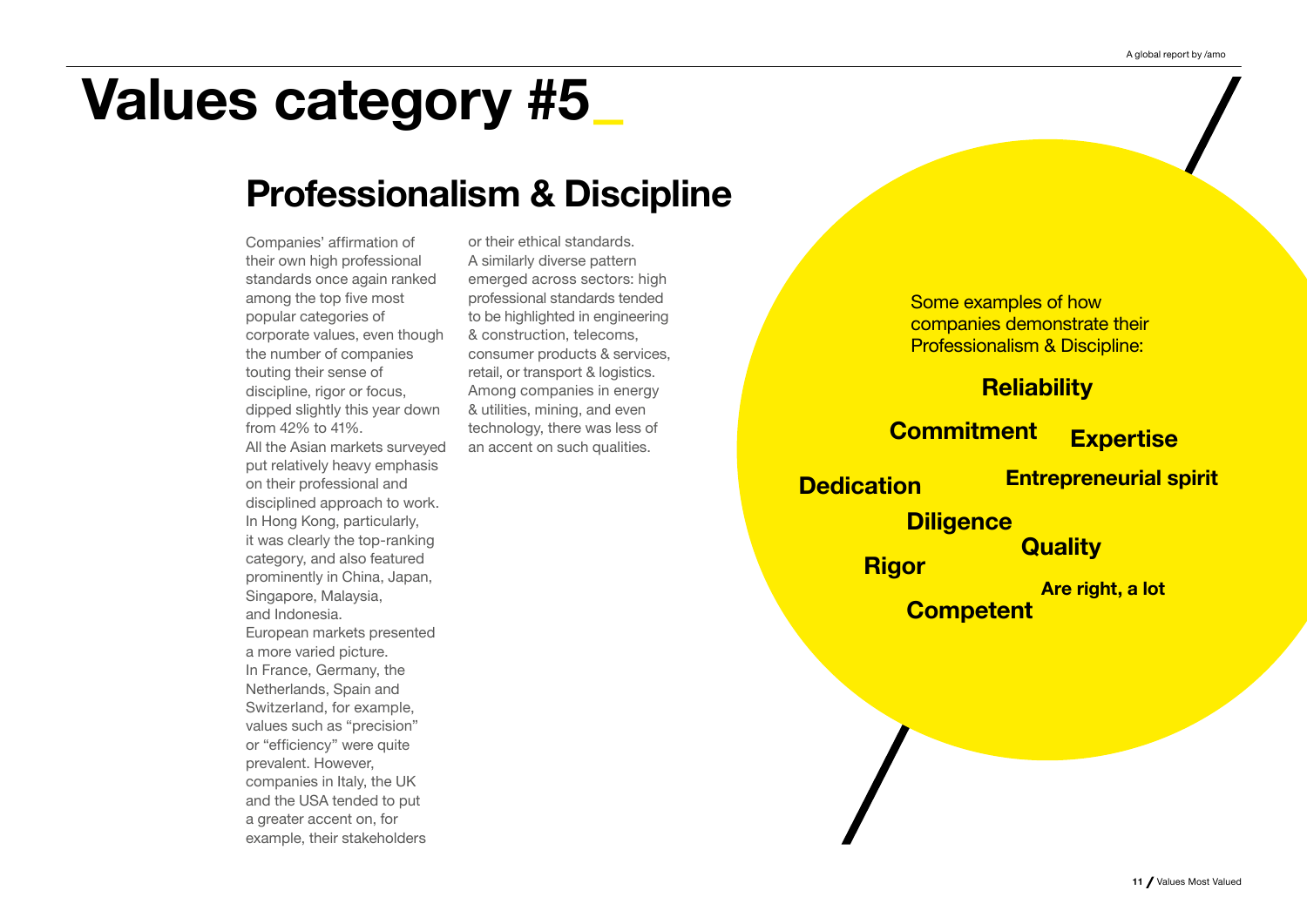# **Expressing value**

Some of the many words and phrases used to express corporate values by the 455 companies reviewed, arranged by the remaining value-categories not included in the top five.

The following selection is just a handful of more than 2,500 individual values detailed in the research for our survey.

## **Ambition** & goals

Values that express the idea of excellence and ambition:

- Aspiration
- Competitive
- Doing our best
- Excellence
- Leadership
- Striving for perfection
- Think big
- We make it great
- Will for more
- Winning mindset

## Courage & determination

Values that evoke grit and bravery:

- Bold
- Bravery
- Challenge
- Confidence
- Do the really hard things that no one has done
- Drive
- Perseverance
- Resilience
- Striving
- Tenacity

## **Diversity** & inclusion

Values that express inclusiveness and absence of prejudice:

#### • Balanced

- Embrace diversity
- Equality
- Fairness
- Include different people
- Integration
- Multiculturalism
- Respect
- Stand for equality
- Variety

## **Empathy** & compassion

Values related to warmth and compassion:

- Being appreciative
- Being happy to share
- Caring
- Commitment to mutual growth
- Friendly
- Gratitude
- Interconnectedness is
- a universal way of life
- Mindfulness
- Mutual understanding
- Search for harmony

## **Humility** & pragmatism

Values that demonstrate unpretentious modesty

- Compromise
- Discretion
- Modesty
- Prudence
- Selflessness
- Simplicity
- Sobriety
- Stay hungry
- and humble
- Straightforward
- Talk straight

## Passion & joy

Values that suggest life's great and to be enjoyed:

• Allure

- Bringing smiles
- Delighted
- Dreams
- Emotion
- Enjoyment
- Enthusiasm
- Fun
- Happy flight
- Mindfulness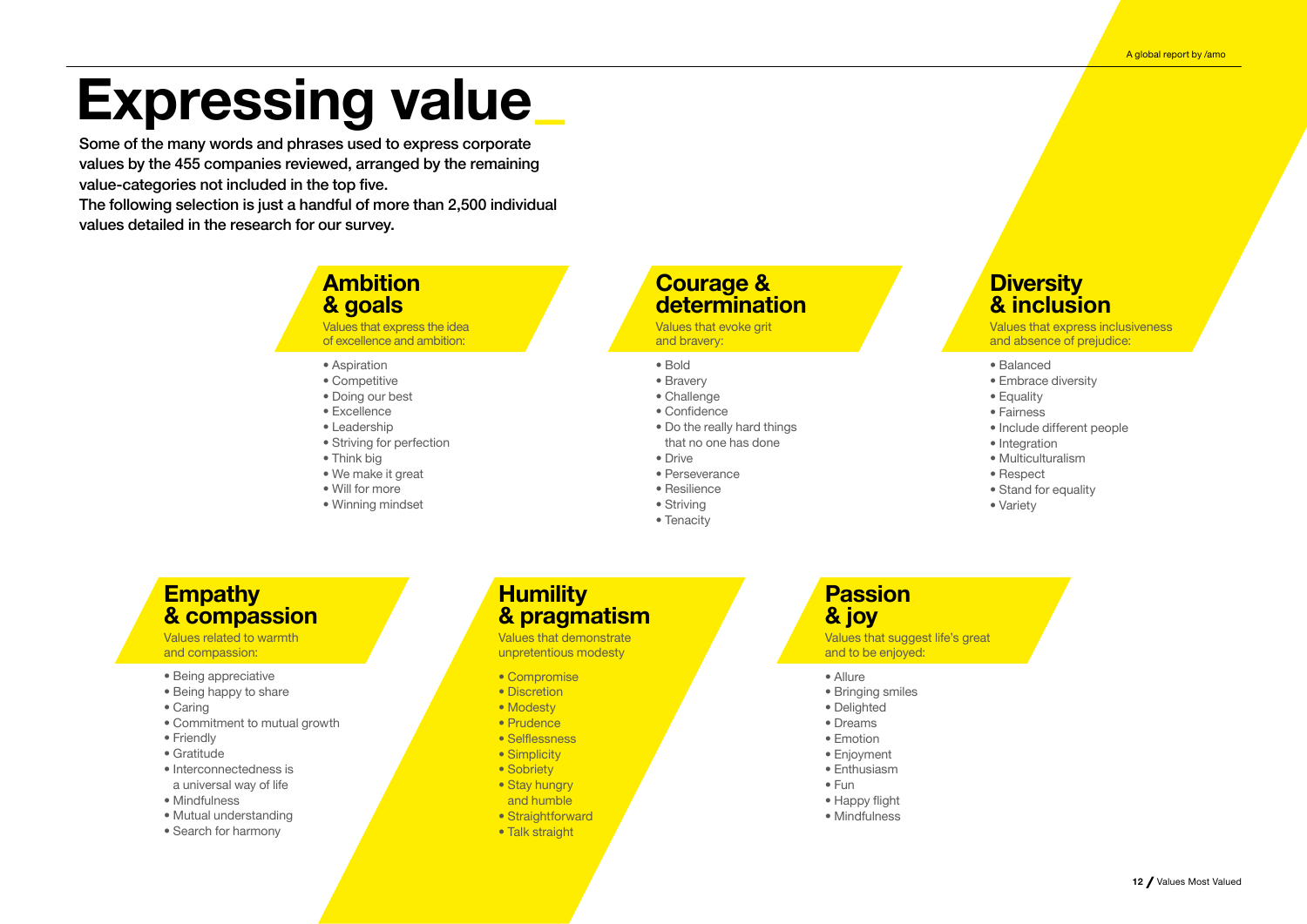# Expressing value

Some of the many words and phrases used to express corporate values by the 455 companies reviewed, arranged by the remaining value-categories not included in the top five.

The following selection is just a handful of more than 2,500 individual values detailed in the research for our survey.

> Pride & authenticity

Values that show a determined embrace of identity, tradition or origins:

- Awareness
- Create our own path
- Freedom
- Genuine
- Independence
- Informal
- Inheritance
- Live true
- Non-conformity
- Proud of what we do

## **Respect** & trust

Values that show respect for and from others:

- Be respectful
- Earn client trust every day
- Loyalty
- Mutual respect
- Privacy
- Recognition
- Respectful cooperation
- Trust is the glue of life
- 
- Trustworthiness
- Valuing each other

## **Accountability** & transparency

Values that show a respect for openness and playing by the rules:

- Accessibility
- Act in accordance with the laws
- Anticorruption and supervision
- Being open
- Compliance
- Do not hide behind email
- Legally safe
- Keep promises
- Law-abiding
- Obligation

## **Action** & speed

Values that express vitality and speed:

- Agile
- Flexibility
- Make it happen
- Opportunity
- Proactivity
- Responsiveness
- Urgency
- Versatility
- We are focused and fast
- We make decisions and implement them quickly

# Change & transformation

Values that define a willingness to learn, improve, and do things better:

- Achieve systemic change
- Continuous improvement
- Develop
- Education
- Embracing change
- Evolution
- Improvement
- Learning
- Progress
- We learn from our mistakes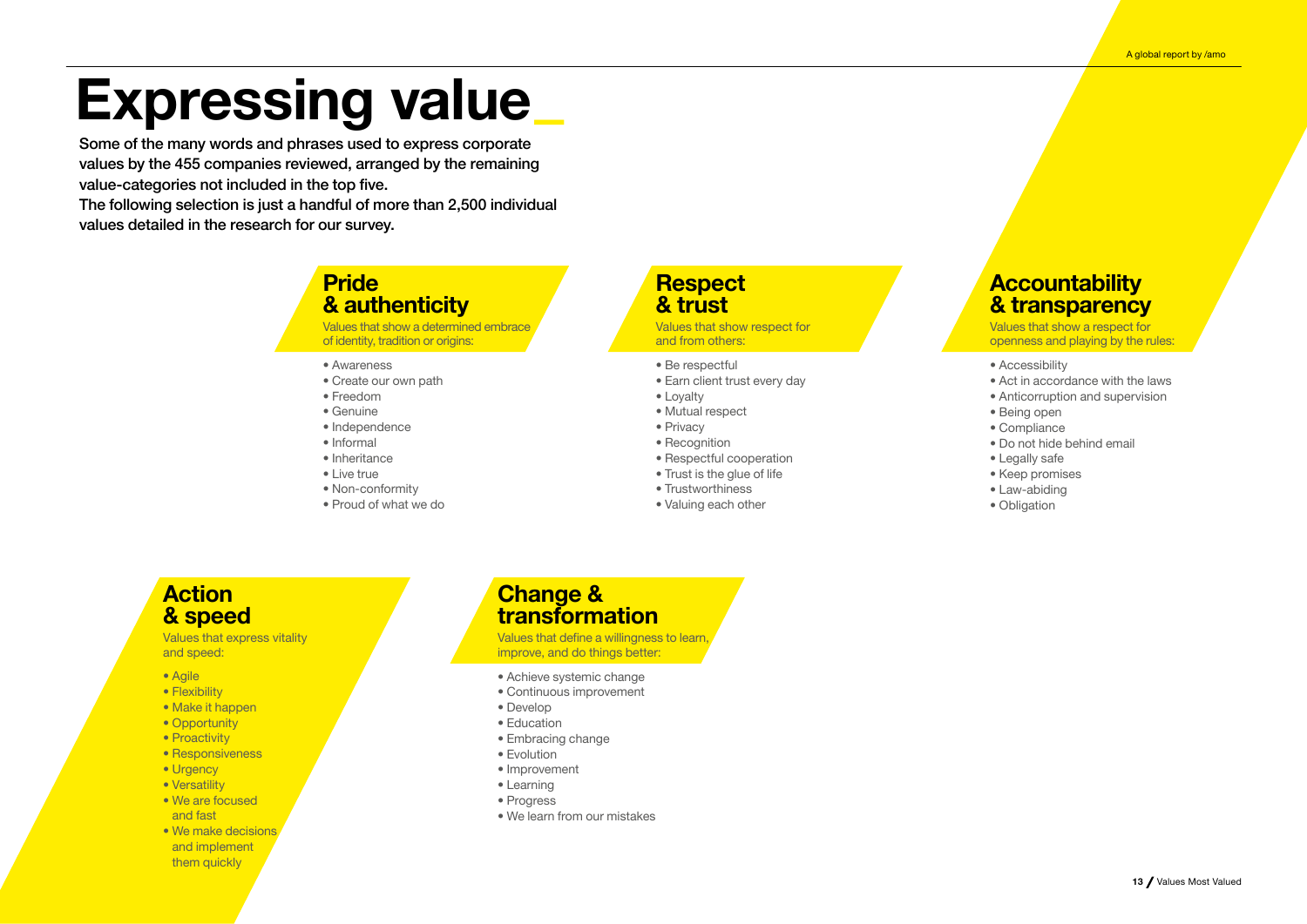# Expressing value—

Some of the many words and phrases used to express corporate values by the 455 companies reviewed, arranged by the remaining value-categories not included in the top five.

The following selection is just a handful of more than 2,500 individual values detailed in the research for our survey.

## **Health** & safety

Values that demonstrate a concern for health and safety:

- Can-do safely
- Create a sense of security
- Health
- Legally safe
- Protect
- Risk control
- Safe & stable working environment
- Safety first
- Wellness

## Long-term & global thinking

Values that go beyond the here-and-now:

- Foresight
- Forward thinking
- Internationalization
- Investment
- Lasting value
- Long-term perspective
- Outlook
- Perspectives
- Stewards
- Vision

## **Performance** & results

Values focused on delivering results:

- Create value
- Deliver results
- Economic success
- Focus on growth
- High performance
- Profit
	- Result-driven approach
- Solution-oriented
- Sustainable value creation
- Take ownership for driving performance

## **Science** & technology

Values that illustrate a respect and dedication to science and technology

- Automation
- Be science-based
- Bring together the best of technology to help people
- Digital disruption
- Digitalization
- Digital transformation
- Empowering digital life
- Respect for facts
- Smart city
- We follow the science

## Customers, clients & patients

Values that set the emphasis on those who buy what we have to offer:

- Customer at the center
- Customer focus
- Dedication to customer's success
- Delight customers
- Improve the quality of life of our customers
- Proximity
- Satisfaction
- Service spirit
- The job is not done until the person you do it for is satisfied
- Wow our customers

## **Sustainability** & the environment

Values that express a concern for the environment, the planet and nature:

- Climate protection
- Environment
- Green development
- Low-carbon
- Preservation of a healthy environment
- Prize our planet
- Protection
- Responsibility for our environment
- Sustainable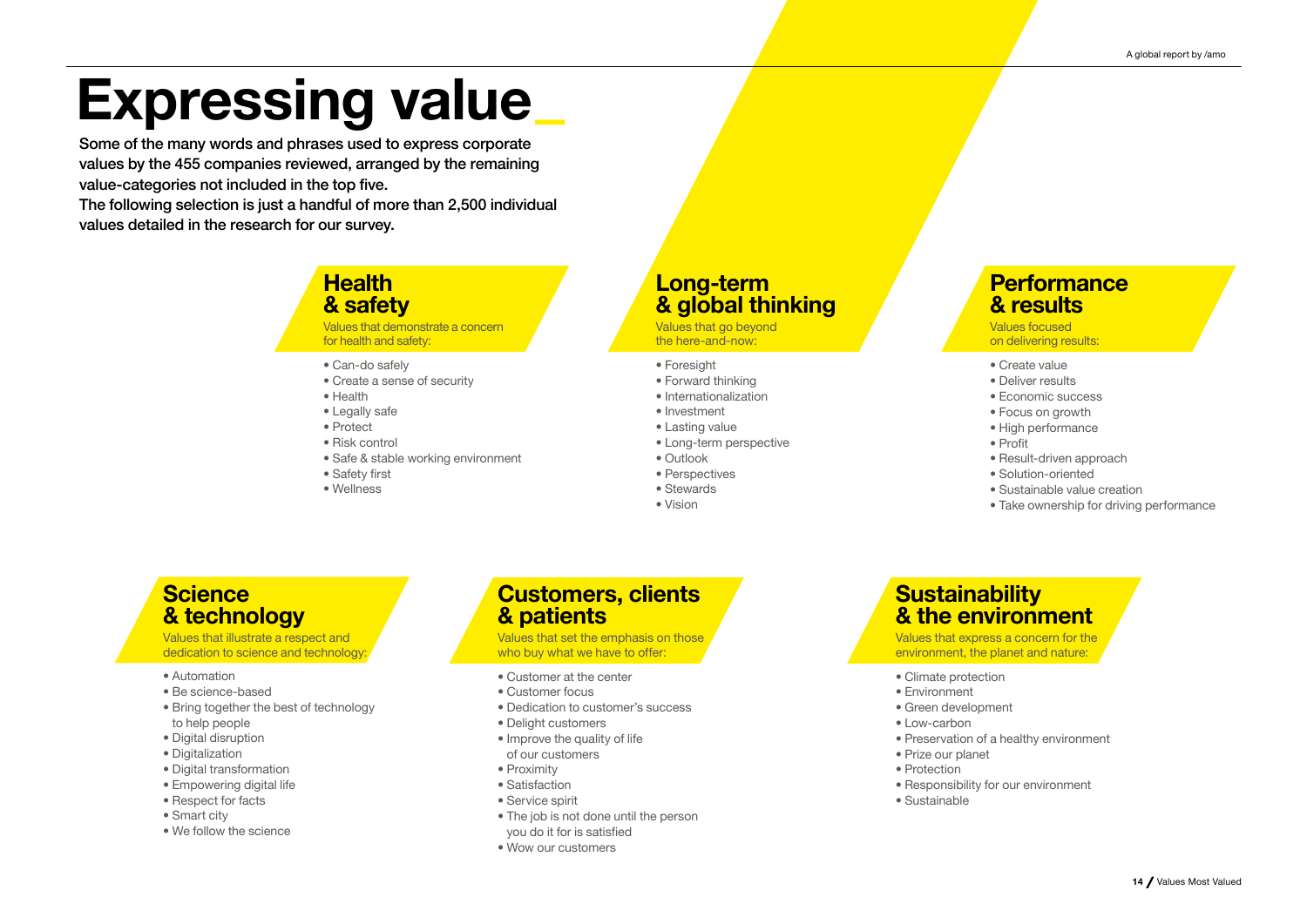**MARKETS Austria Brazil** Mainland China **France Germany Hong Kong Indonesia Italy Japan Malaysia Netherlands Norway Portugal Singapore Spain Sweden Switzerland** UK USA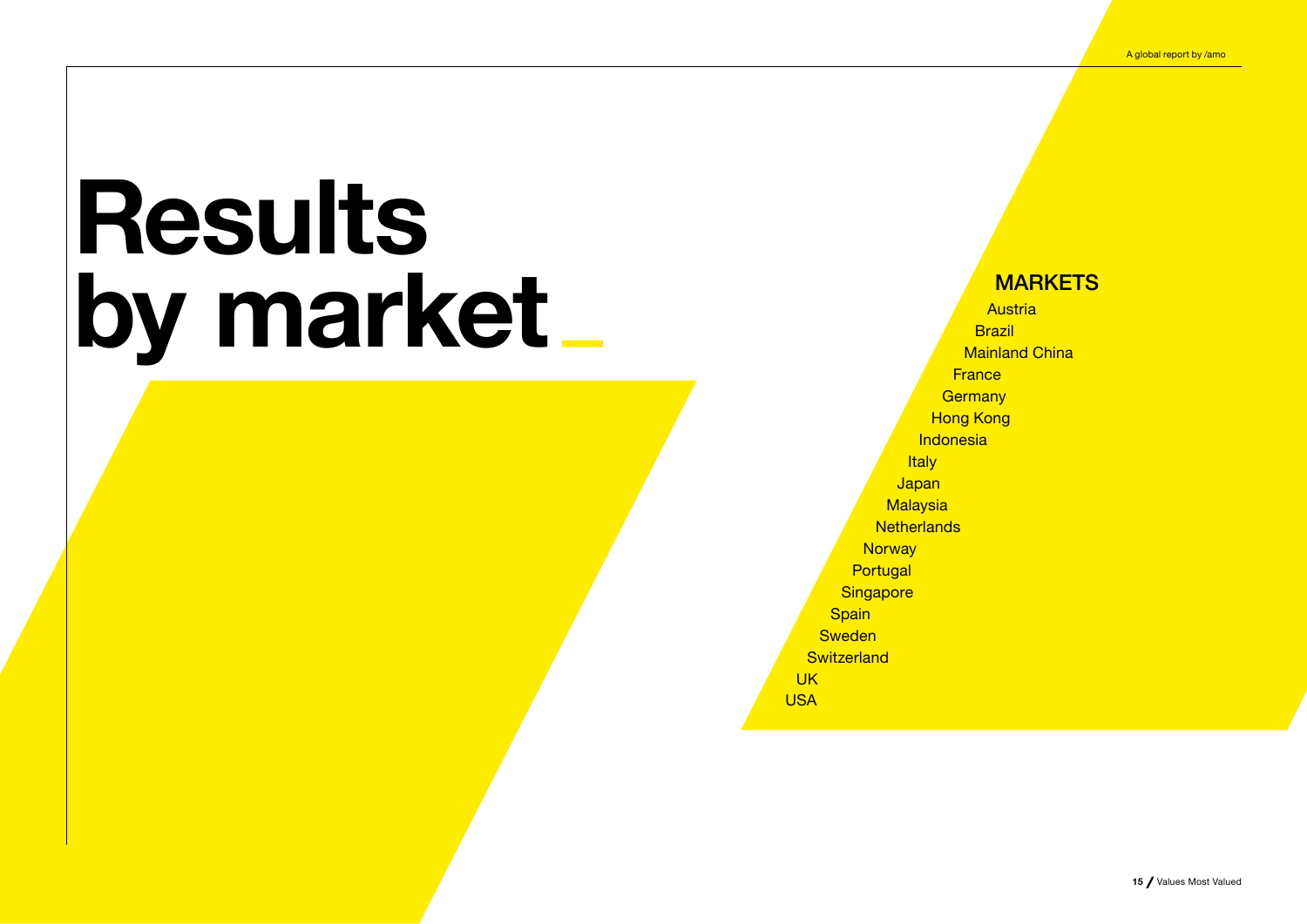#### 2020/21 2021/22

#### Values by category

- "Who we are": the character values
- "How we work": the professional values
- **Who we care about**": the stakeholder values





## Mainland China

#### Top five individual values

2021/22 2020/21 Innovation Integrity Responsibility Excellence **Creativity** Innovation Integrity Responsibility People-oriented Customers





## **France**

#### Top five individual values

| 2020/21                   | 2021/22           |
|---------------------------|-------------------|
| Innovation                | Respect           |
| Respect                   | Innovation        |
| Responsibility            | <b>Excellence</b> |
| Environment               | Creativity        |
| Entrepreneurial<br>spirit | <b>Customers</b>  |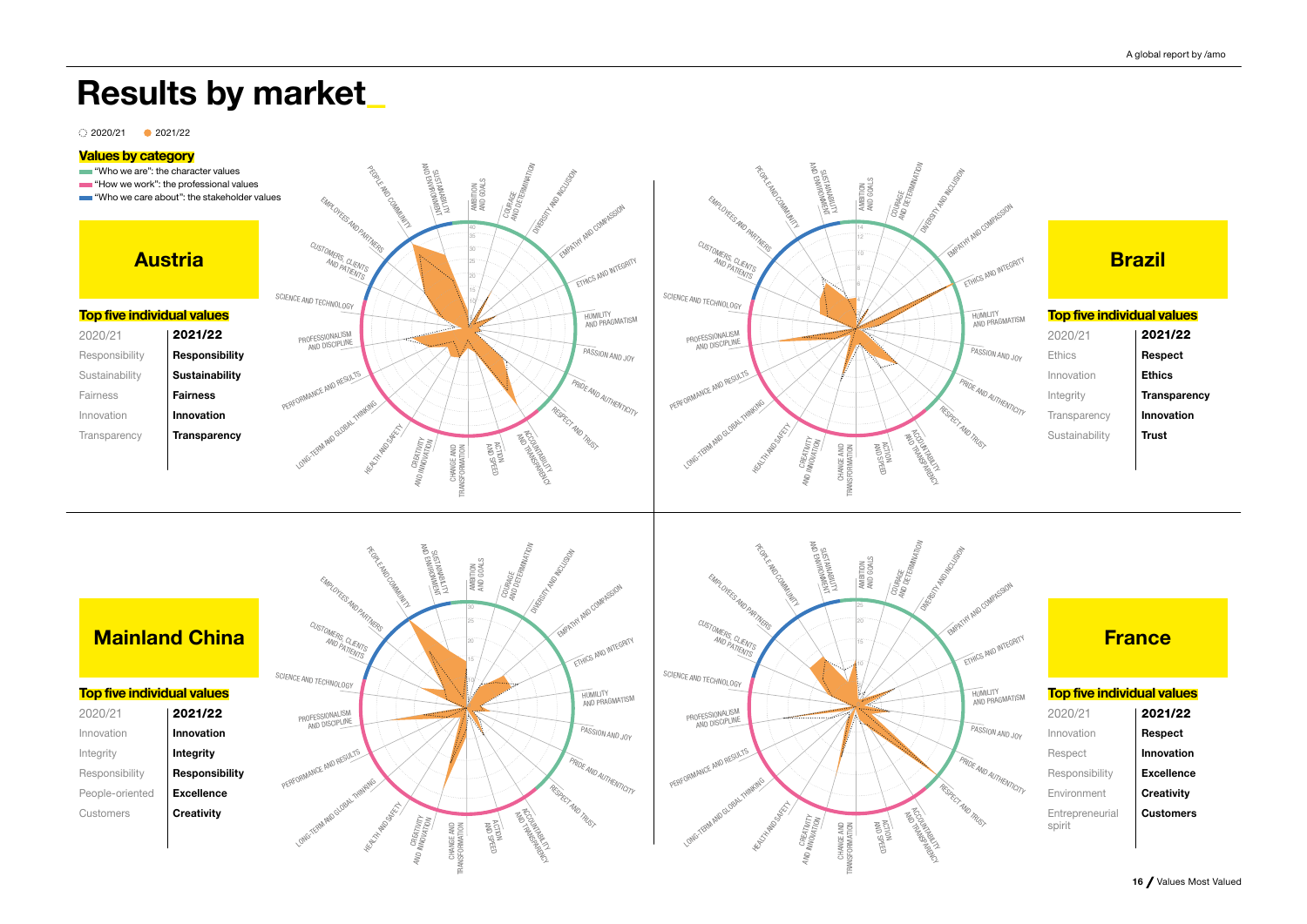#### 2020/21 2021/22

#### Values by category

- "Who we are": the character values
- **"How we work": the professional values**
- **Who we care about**": the stakeholder values



Innovation Innovation

Integrity

SUSTAINABILITY COURAGE<br>AND DETERMINATION<br>. SUSTAINABILITY COURAGE<br>AND DETERMINATION<br>. PEOPLE AND COMMUNITY **REGALE AND COMMUNITY** O NERSTA MONTECON D NERSTAND AND NOTE AMBITION AND GOALS AMBITION AND GOALS <sup>EMPLOYEES AND PARTNERS</sub><br>TOMA<sub>C</sub></sup> <sup>EMPLOYEES AND PARTNERS</sub><br>TOMA<sub>C</sub></sup> EMPATHY AND COMPASSION EMPATHY AND COMPASSION 30 8 25 CUSTOMERS, CLIENTS CUSTOMERS, CLIENTS ETHICS AND INTEGRITY AND PATIENTS 20 AND PATIENTS 4 15 SCIENCE AND TECHNOLOGY SCIENCE AND TECHNOLOGY 10 HUMILITY AND PRAGMATISM 1 0 0 PROFESSIONALISM AND DISCIPLINE PROFESSIONALISM AND DISCIPLINE PASSION AND JOY INCE AND RESULTS **INCE AND RESULTS** PRIDE AND AUTHENTICITY RESPECT AND TRUST LONG-TERM AND GLOBAL THINKING RESPECT AND TRUST LONG-TERM AND GLOBAL THINKING **HEALTH AND SAFETY** HEALTH AND STREET ACCOUNTABILITY OF ACCOUNTABILITY OF AND INNOVATION<br>KLINIONATION<br>MOLATION CHANGE AND<br>TRANSFORMATION CHANGE AND<br>ISFORMATION **AND SPEED AND SPEED** CHANGE AND TRANSFORMATION CHANGE AND TRANSFORMATION

## **Hong Kong**

#### Top five individual values

2021/22 2020/21 Integrity Excellence Innovation Prudence Customers Innovation Customer first **Technology** Social responsibility Sustainability

**E AND AUTHENTICITY** 

PASSION AND JOY

HUMILITY AND PRAGMATISM

ETHICS AND INTEGRITY

# Indonesia

2021/22 2020/21 Integrity Excellence Responsibility Respect Trust Integrity Trust Best Excellence Customer focus





## **Italy**

| 2020/21                    | 2021/22             |
|----------------------------|---------------------|
| Sustainable                | Innovation          |
| development                | Sustainability      |
| Innovation                 | People              |
| People                     | <b>Transparency</b> |
| Transparency               | Diversity           |
| Diversity<br>and inclusion |                     |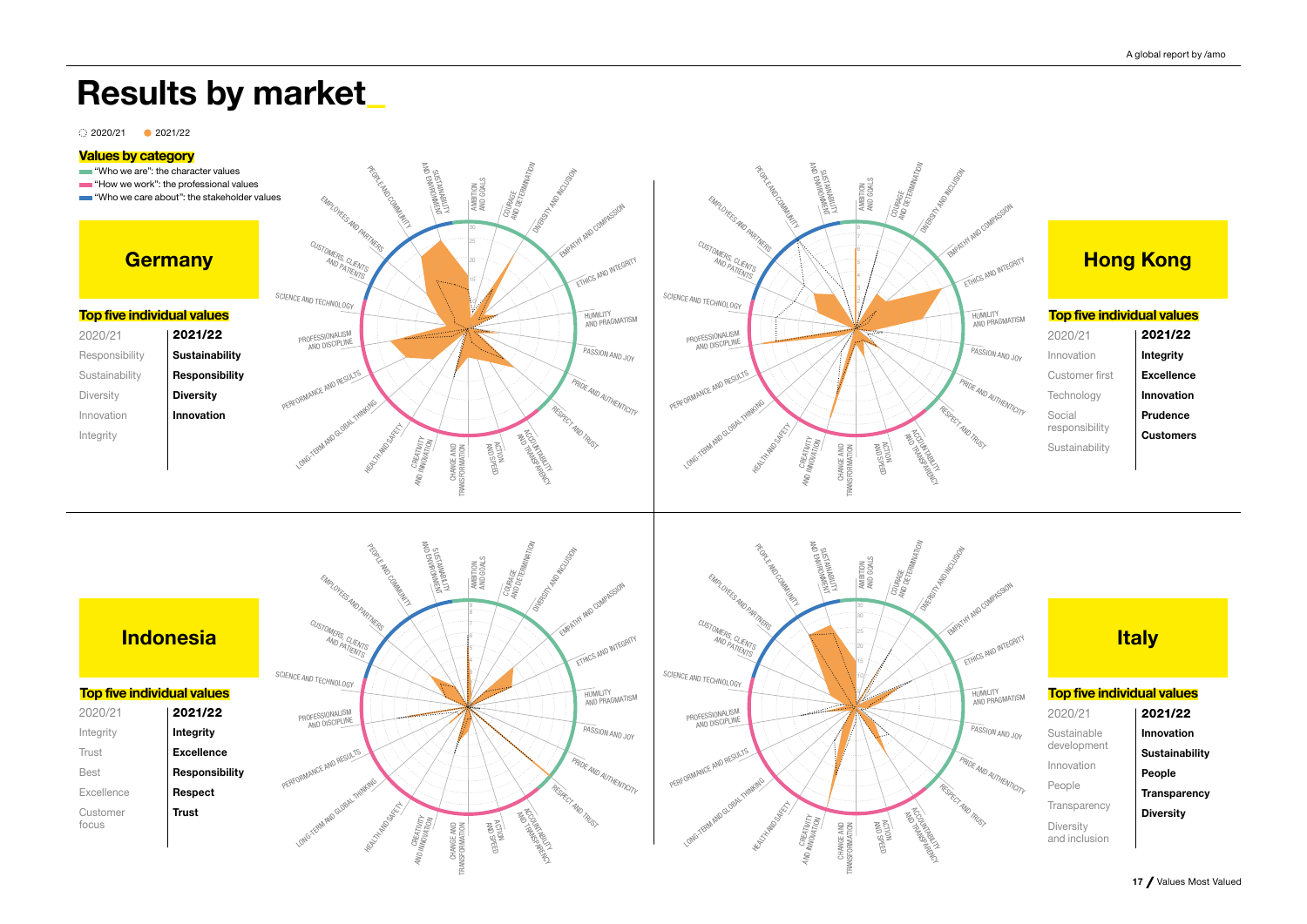#### 2020/21 2021/22





| People         | Responsib        |
|----------------|------------------|
| Health and     | Innovation       |
| sustainability | Integrity        |
| Trust          | Creativity       |
| Integrity      | <b>Customers</b> |
| Customer focus |                  |





| 2020/21       | 2021/22        |
|---------------|----------------|
| Responsible   | Responsibility |
| Collaboration | Collaboration  |
| Open          | <b>Curious</b> |
| Passion       | Open           |
| Innovation    | Passion        |
|               |                |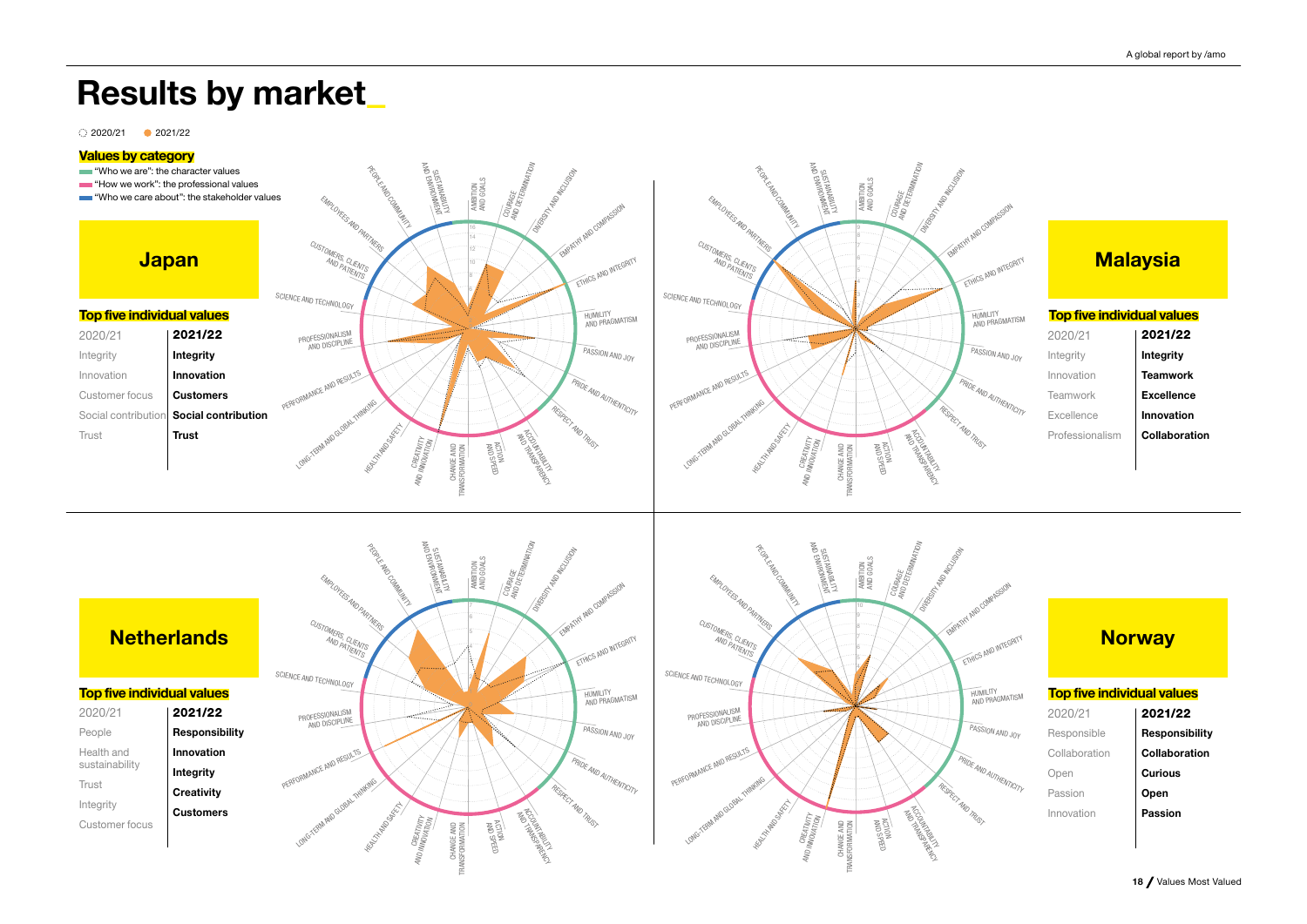#### 2020/21 2021/22

#### Values by category



## **Spain**

| 2020/21         | 2021/22             |
|-----------------|---------------------|
| Collaboration   | Innovation          |
| Sustainability  | Sustainability      |
| Innovation      | Integrity           |
| Integrity       | <b>Transparency</b> |
| Community focus | People              |





# **Sweden**

| 2020/21        | 2021/22         |
|----------------|-----------------|
| Innovation     | Innovation      |
| Transparency   | Entrepreneurial |
| Collaboration  | Passion         |
| Customer focus | Improving       |
| Respect        | Collaboration   |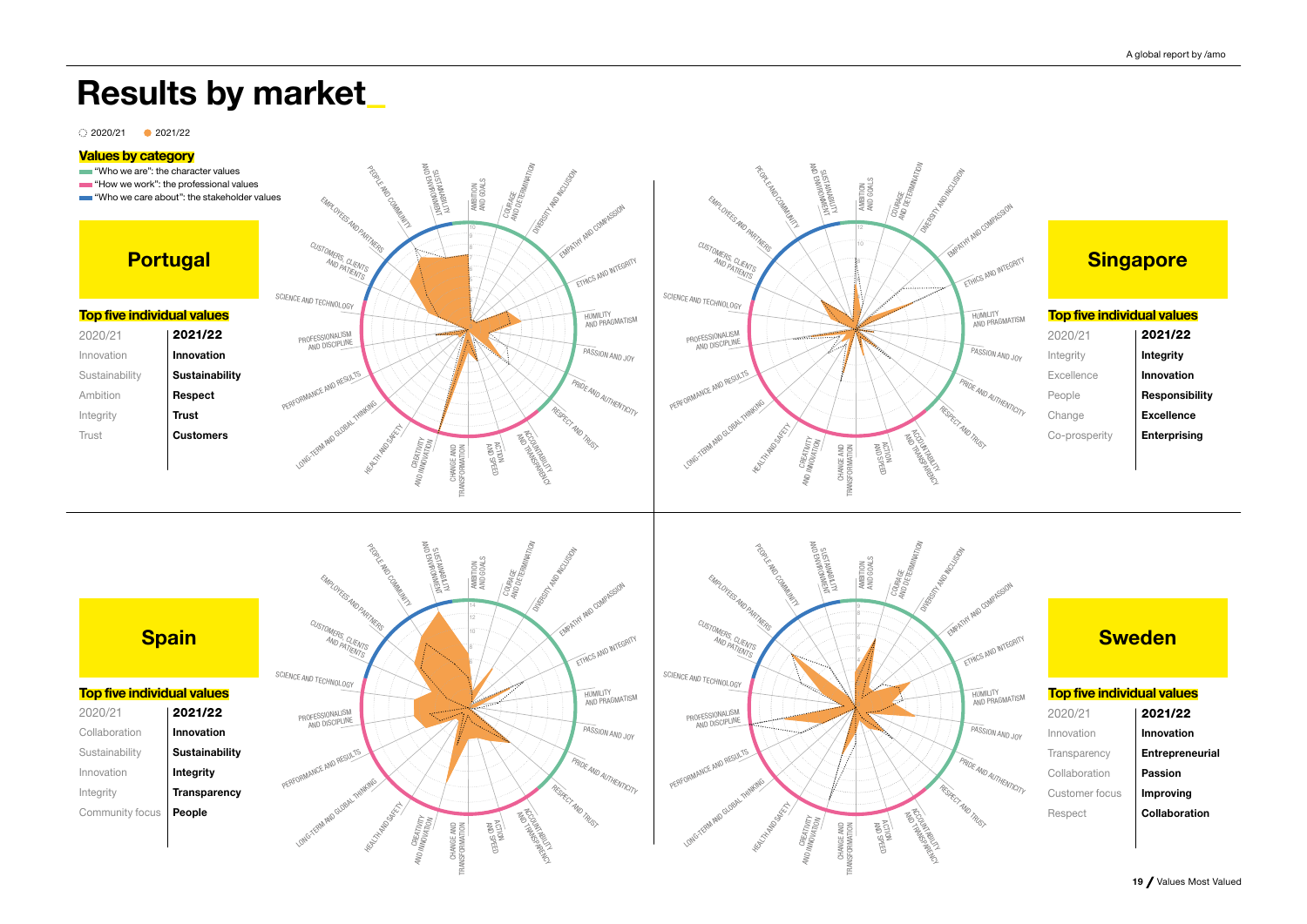#### 2020/21 2021/22

#### Values by category

- **Who we are": the character values**
- **EXECUTE:** "How we work": the professional values
- **Who we care about**": the stakeholder values



Innovation Sustainability People Excellence Customers







£

SUSTAINABILITY COURAGE<br>AND DETERMINATION<br>CONTERMINATION REGALE AND COMMUNITY DIVERSITY AND INCLUSION AMBITION AND GOALS EMPLOYEES AND PARTNERS EMPATHY AND COMPASSION 45 40 CUSTOMERS, CLIENTS 35 ETHICS AND INTEGRITY AND PATIENTS 30 25 20 SCIENCE AND TECHNOLOGY HUMILITY AND PRAGMATISM 2021/22 PROFESSIONALISM AND DISCIPLINE PASSION AND JOY Innovation **MANCE AND RESULTS** PRIDE AND AUTHENTICITY Unit: TERM AND GLOBAL THINKING RESPECT AND TRUST Excellence ACCOUNTABILITY KALTA MADO AND INNOVATIUM TYPE<br>KLINILONIN ON B CHANGE AND<br>TRANSFORMATION **AND SPEED** CHANGE AND TRANSFORMATION

# **USA**

#### Top five individual values

Integrity Innovation Inclusion Trust Excellence Inclusion Respect Trust 2020/21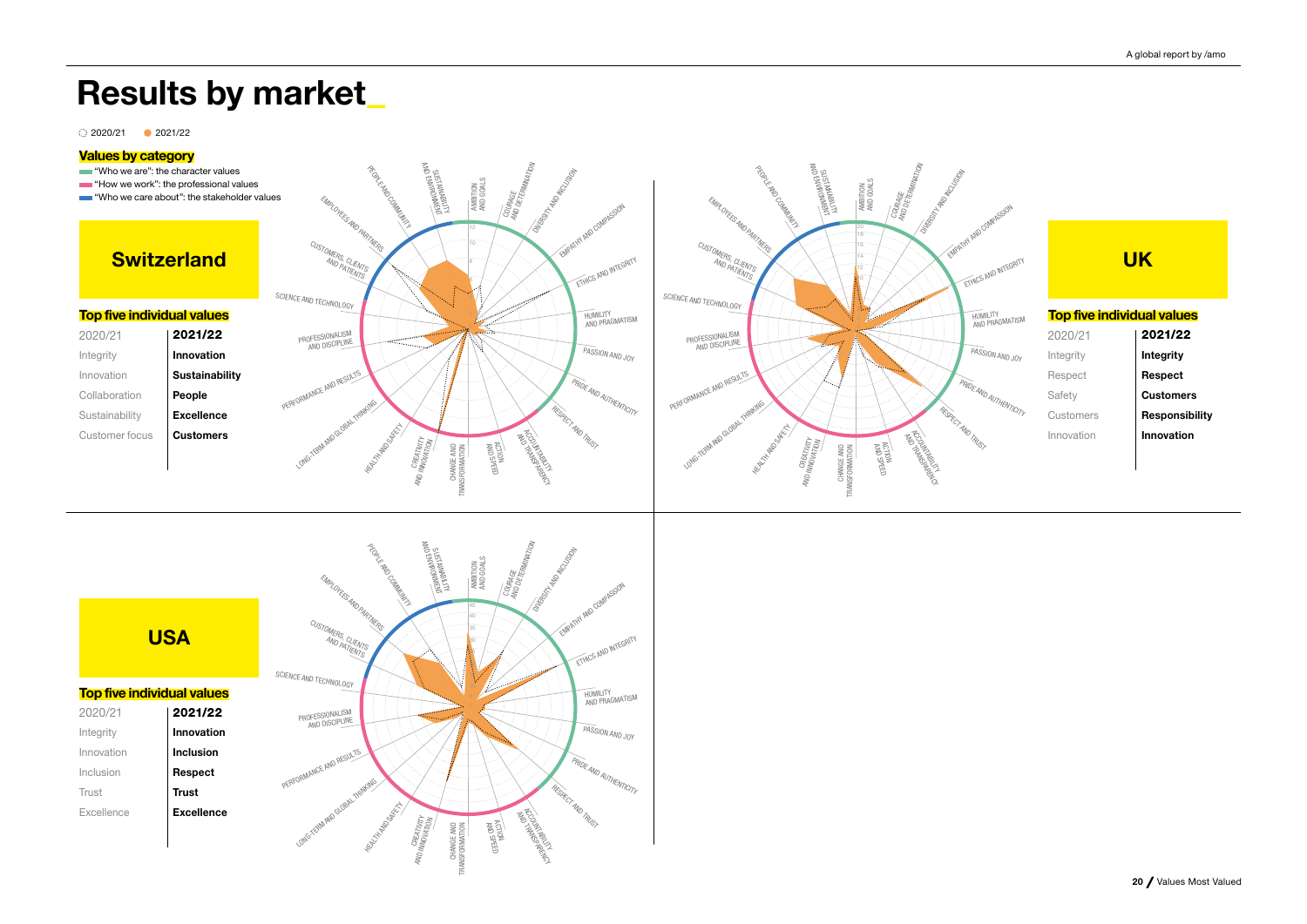## **INDUSTRIES**

Aerospace & defense Business services **Conglomerates** Consumer products & services Energy & utilities Engineering, construction & real estate Financial services Food, beverages & tobacco **Healthcare** Industrial products & services Media & entertainment **Mining** Motor vehicles & parts Retailing & ecommerce Technology hardware & equipment **Telecommunications Transportation & logistics**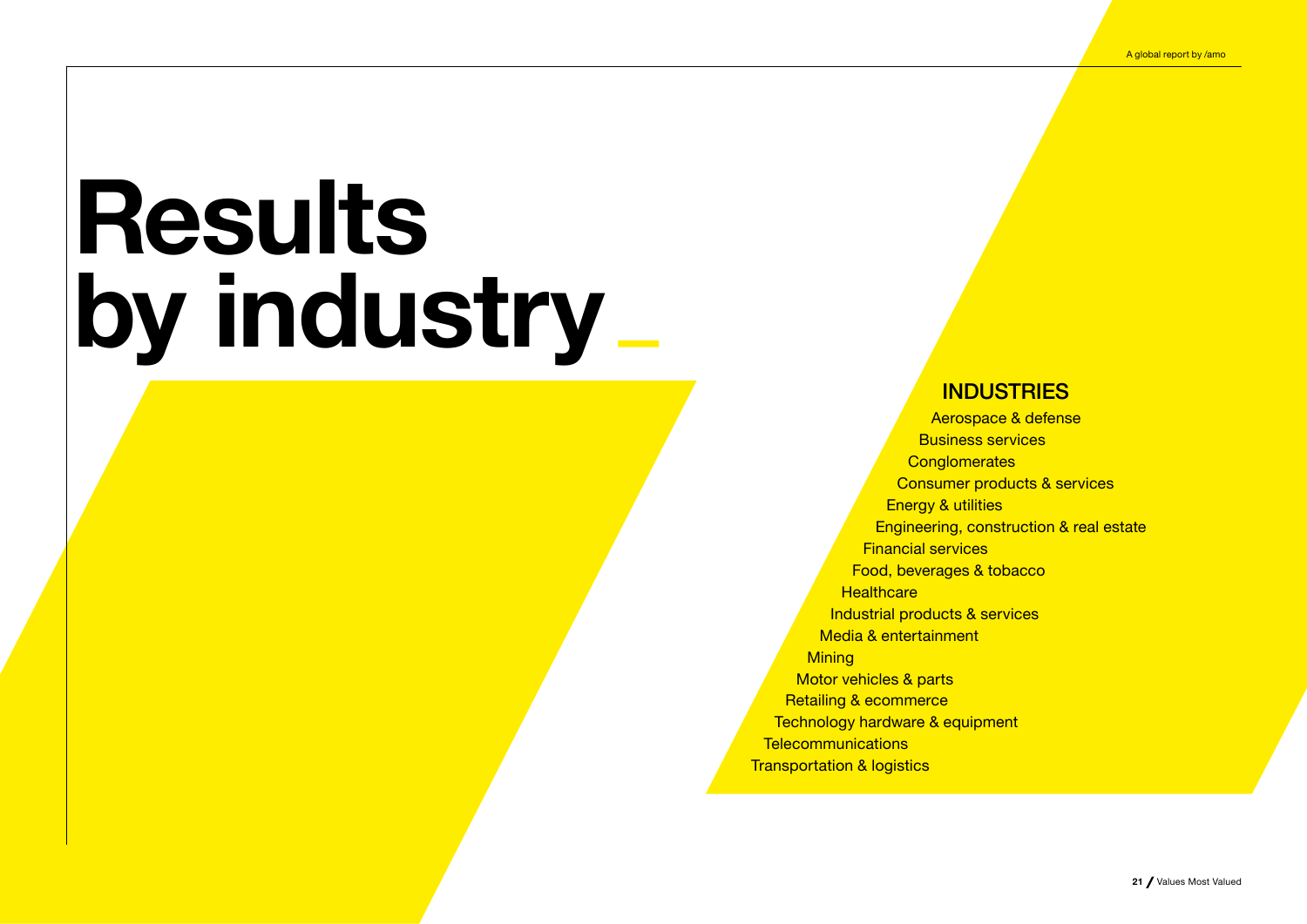#### 2020/21 2021/22

#### Values by category

- "Who we are": the character values
- **"How we work": the professional values**
- **Who we care about**": the stakeholder values



Integrity Safety

Safety Customers



# **Conglomerates**

Respect Mutual growth Innovative thinking Long-term perspective Principled leadership Integrity Commitment Respect Excellence Team spirit 2021/22 2020/21





### **Consumer** products & services

| 2020/21        | 2021/22           |
|----------------|-------------------|
| Innovation     | Innovation        |
| Sustainability | Sustainability    |
| Respect        | <b>Excellence</b> |
| Collaboration  | Integrity         |
| Integrity      | <b>Diversity</b>  |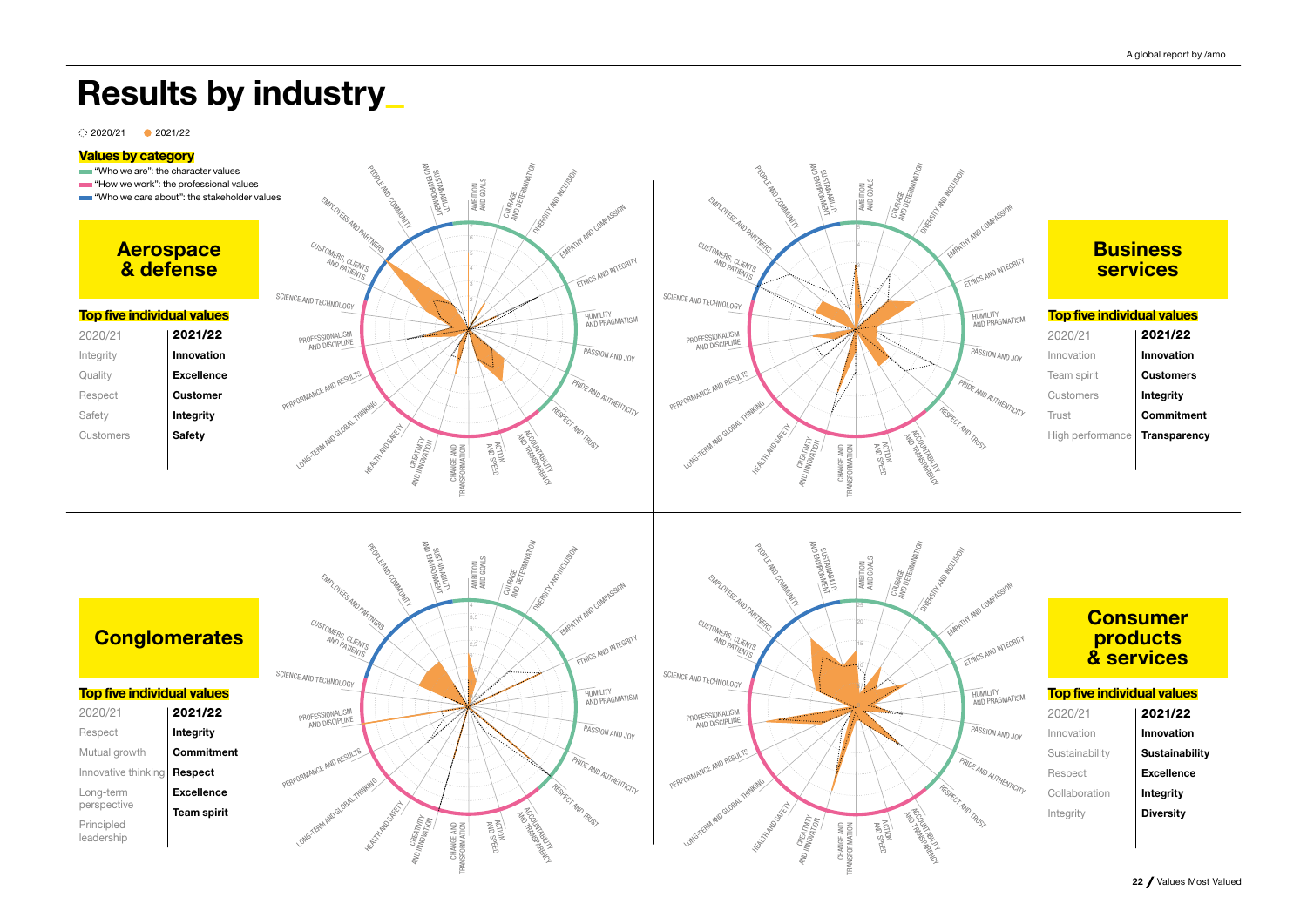#### 2020/21 2021/22

#### Values by category

- "Who we are": the character values
- "How we work": the professional values
- **Who we care about**": the stakeholder values



Safety Sustainability Responsibility Respect

Respect Integrity



## **Financial** services

#### Top five individual values

Innovation Integrity **Sustainability** Customer focus Responsibility Innovation Responsibility **Integrity** Customer Excellence 2021/22 2020/21





# **construction** & real estate

#### Top five individual values

| /21       | 2021/22        |
|-----------|----------------|
| ity       | Responsibility |
| ation     | Integrity      |
| ect       | Innovation     |
| inability | Responsibility |
| mer focus | Social         |
|           |                |

### Food, beverages & tobacco

#### Top five individual values

| 2020/21        | 2021/22        |
|----------------|----------------|
| Integrity      | Integrity      |
| Respect        | Responsibility |
| Diversity      | Innovation     |
| Innovation     | Sustainability |
| Sustainability | Diversity      |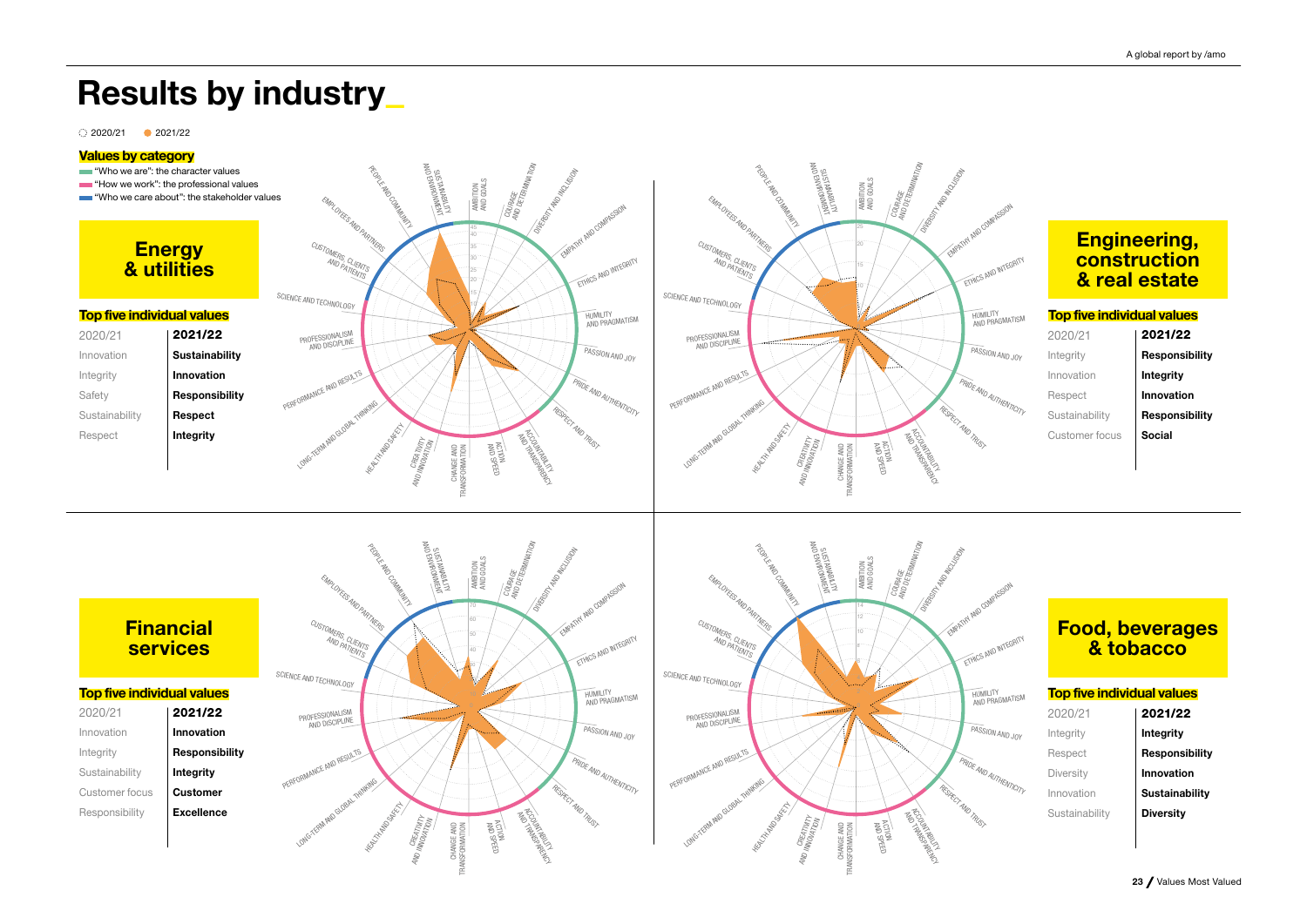#### 2020/21 2021/22

#### Values by category

- "Who we are": the character values
- "How we work": the professional values
- **Who we care about**": the stakeholder values



Integrity Sustainability Excellence People

Integrity Innovation Teamwork Quality Excellence



### **Industrial** products & services

#### Top five individual values

| 2020/21        | 2021/22        |
|----------------|----------------|
| Integrity      | Responsibility |
| Sustainability | People         |
| Innovation     | Collaboration  |
| Safety         | Community      |
| Excellence     | Social         |
|                |                |

## Media & entertainment

- Top five individual values
- Integrity **Creativity** Innovation **Customers** Respect Integrity Innovation Passion Employees Community 2021/22 2020/21





## **Mining**

#### Top five individual values

| 2020/21        | 2021/22         |
|----------------|-----------------|
| Responsibility | Responsibility  |
| Fairness       | Society         |
| Safety         | Professionalism |
| Integrity      | Harmony         |
| Sustainability | <b>Openness</b> |
|                |                 |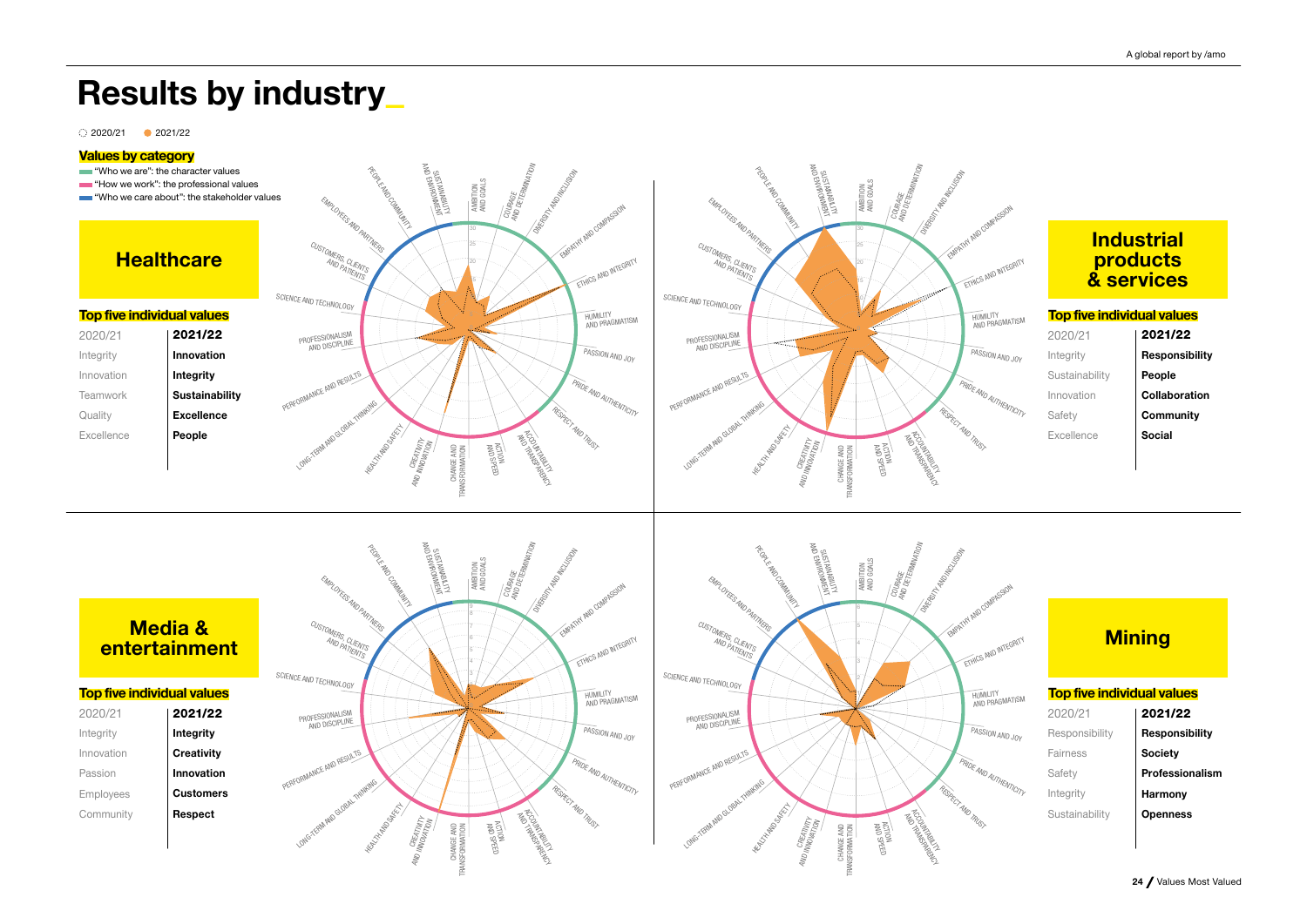#### 2020/21 2021/22

#### Values by category

- "Who we are": the character values
- **"How we work": the professional values**
- **Who we care about**": the stakeholder values



Respect Responsibility Excellence Integrity

Passion

Responsibility Sustainability Excellence Innovation

**Respect** 



## **Technology** hardware<sup>1</sup> & equipment

| 2020/21    | 2021/22        |
|------------|----------------|
| Innovation | People         |
| Integrity  | Social         |
| Excellence | Responsibility |
| People     | Purpose        |
| Inclusion  | Impact         |
|            |                |





| '21   | 2021/22        |
|-------|----------------|
| ıtion | Care           |
|       | Customers      |
|       | Responsibility |
| qe    | Respect        |
| сt    | Act            |
|       |                |

## **Telecommunications**

| 2020/21      | 2021/22      |
|--------------|--------------|
| Integrity    | <b>Trust</b> |
| Trust        | Sustainable  |
| Transparency | Integrity    |
| Community    | Innovation   |
| Environment  | Transparency |
|              |              |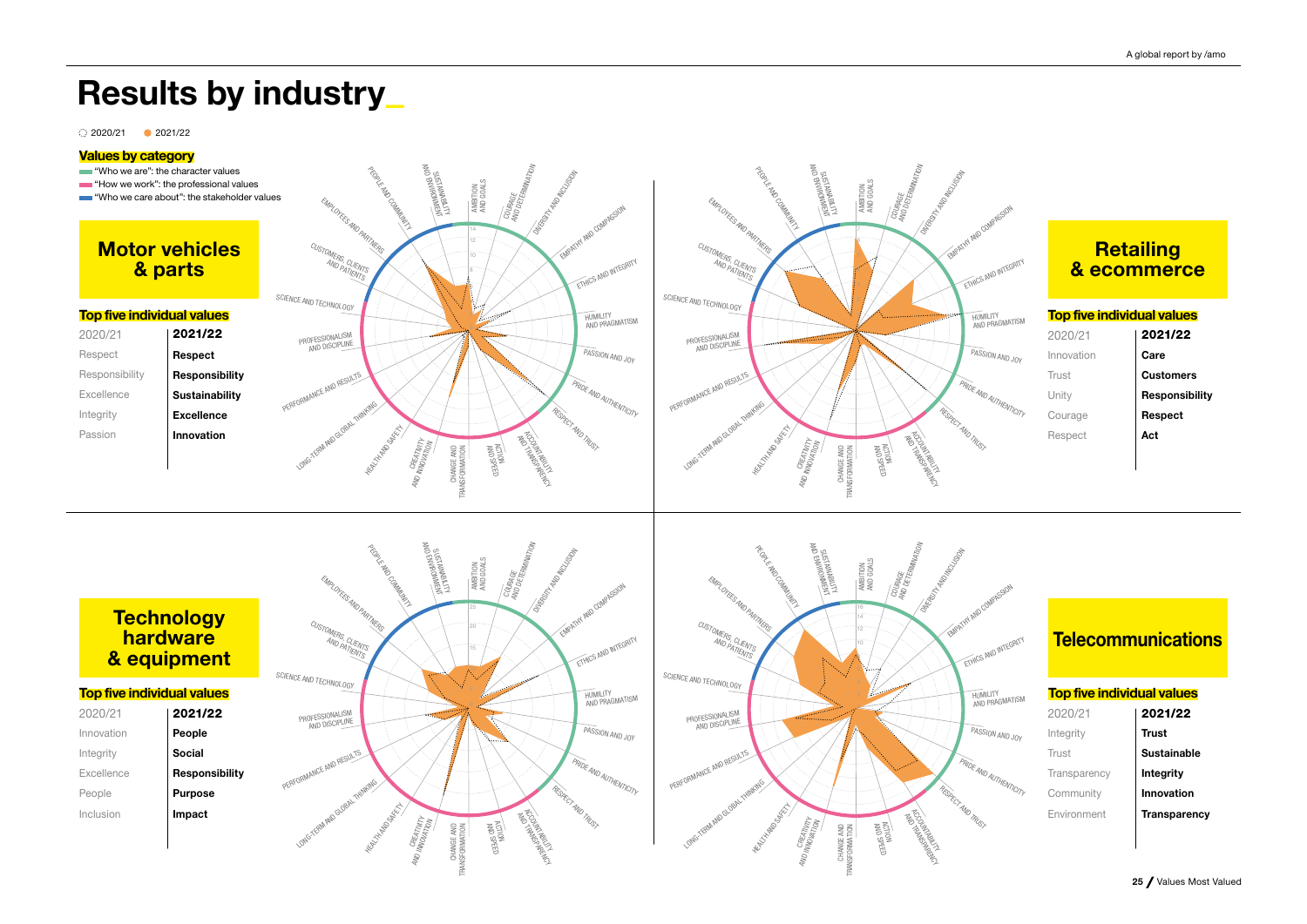2020/21 2021/22

#### Values by category

- **Who we are": the character values**
- **"How we work": the professional values**
- **Who we care about**": the stakeholder values

## Transportation & logistics

#### Top five individual values

- Innovation Integrity Excellence Safety Trust 2020/21 2021/22
	- Excellence Sustainable

People Innovation **Quality** 

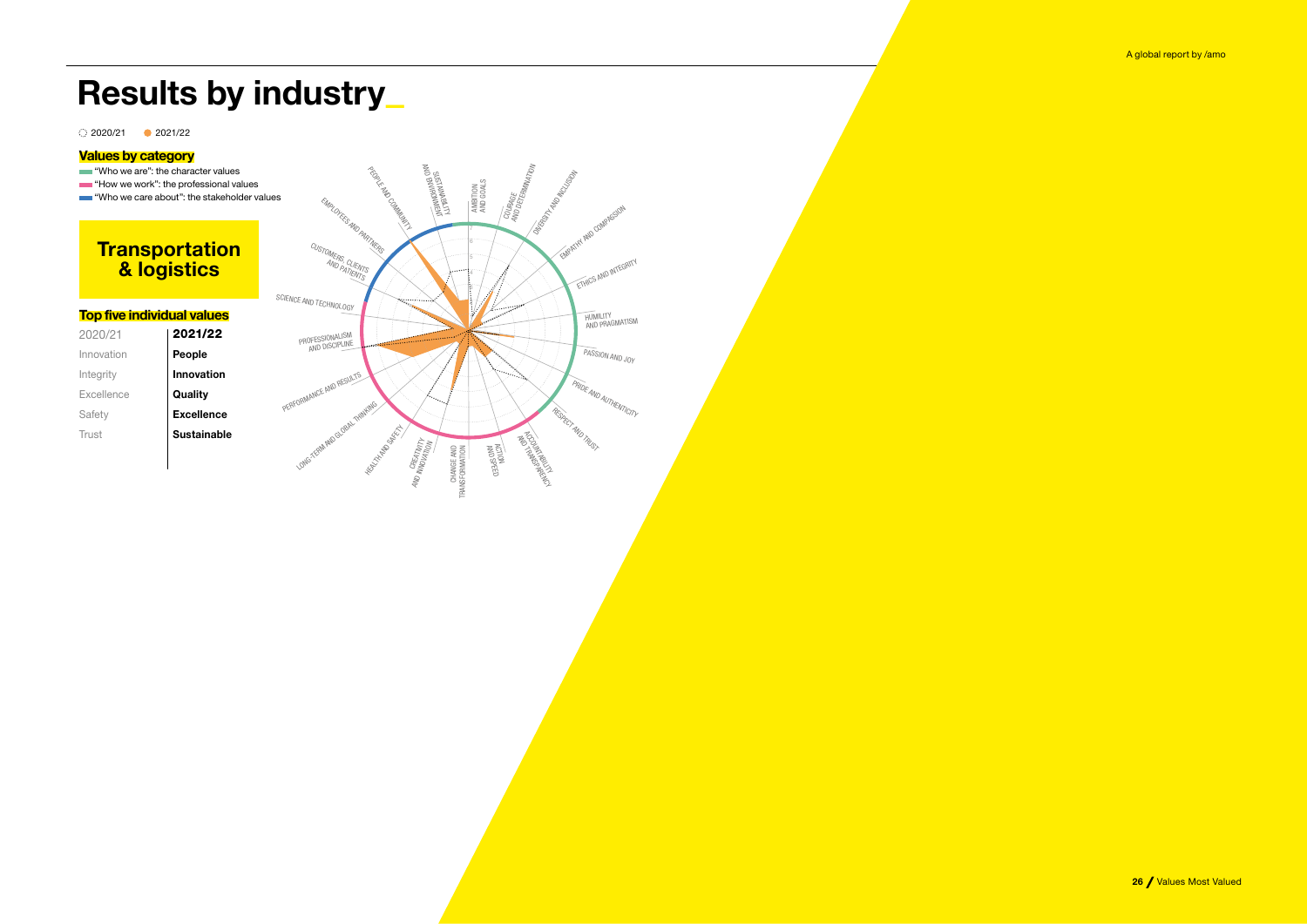# About /amo—

The /amo network is a global organization of strategic communications advisors dedicated to building, enhancing, and protecting our clients' reputations while helping achieve their business objectives. The /amo network is present in more than 19 countries, with best-in-class consultancies in **Amsterdam** 

|                                  |                            | <b>Barcelona</b> | <b>Milan</b>         |
|----------------------------------|----------------------------|------------------|----------------------|
|                                  | <b>Beijing</b>             |                  | <b>Munich</b>        |
|                                  | <b>Berlin Berlin</b>       |                  | <b>New York City</b> |
|                                  | <b>Bern</b>                | <b>Oslo</b>      |                      |
|                                  | <b>Brussels</b>            | <b>Paris</b>     |                      |
|                                  | <b>Dublin</b>              | <b>Porto</b>     |                      |
|                                  | Düsseldorf San Francisco   |                  |                      |
|                                  | <b>Frankfurt São Paulo</b> |                  |                      |
| <b>Geneva</b>                    |                            | <b>Shanghai</b>  |                      |
| <b>Graz</b>                      |                            | <b>Shenzhen</b>  |                      |
|                                  | <b>Hong Kong Singapore</b> |                  |                      |
| <b>Houston</b>                   | <b>Stockholm</b>           |                  |                      |
| <b>Lisbon</b>                    | <b>Tokyo</b>               |                  |                      |
| <b>London</b>                    | <b>Vienna</b>              |                  |                      |
| <b>Los Angeles Washington DC</b> |                            |                  |                      |
| <b>Luanda</b>                    | <b>Zurich</b>              |                  |                      |
| <b>Madrid</b>                    |                            |                  |                      |
|                                  |                            |                  |                      |

**Maputo** 

We offer a full range of services to our clients, including:

#### Transactions:

We are a top-ranking network for cross-border M&A and communications with long and deep experience in all types of capital market transactions.

#### Transformation:

We work closely with our clients and their employees through every success-critical mission of corporate transformation.

#### **Engagement and responsibility:**

We help our clients identify, listen to and engage with all their key stakeholders, including investors, regulators, public officials, employees and customers.

### Crisis:

We stand by our clients at their most challenging moments, providing insight, expertise, perspective and competence to help them navigate crises in their domestic and international markets.

#### Policy:

We advise clients on potential significant government policy changes, how they may affect them and how they can lobby and campaign to protect their interests

The /amo network is backed by Havas, one of the world's largest global communications groups, founded in 1835 in Paris.

https://www.amo-global.com